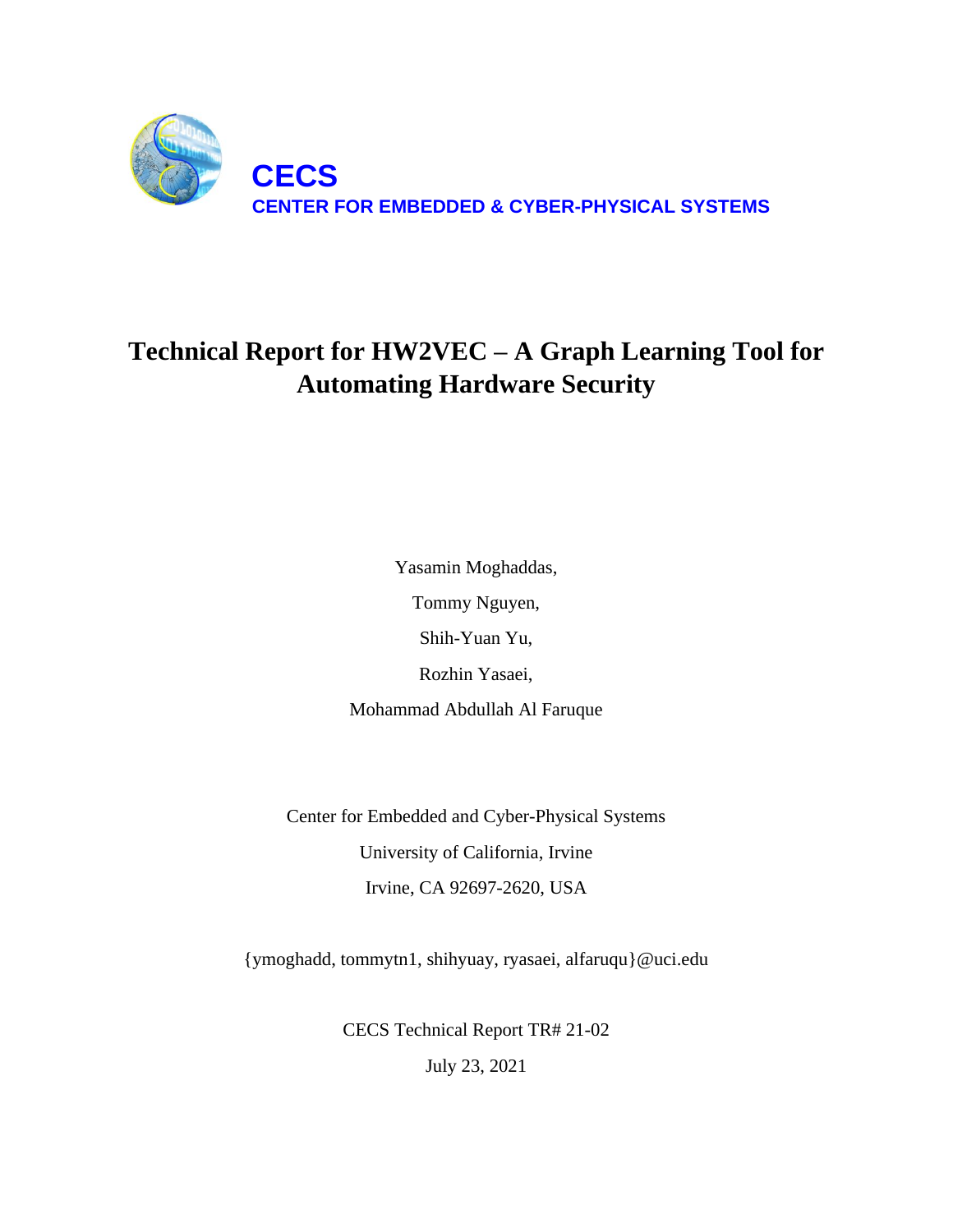



University of California, Irvine

## *Contents*

| Introduction<br>1                                                 |                |  |  |  |
|-------------------------------------------------------------------|----------------|--|--|--|
| <b>HW2VEC</b> Architecture                                        | 3              |  |  |  |
| 2.1 HW2GRAPH - Preprocessing Hardware Code                        | 3              |  |  |  |
| 2.2 HW2GRAPH - Graph Generation from Hardware Code                | 5              |  |  |  |
| 2.3 HW2GRAPH - Post-Processing                                    | $\overline{7}$ |  |  |  |
| 2.4 GRAPH2VEC - Dataset Processor                                 | 8              |  |  |  |
| 2.5 GRAPH2VEC - Graph Embedding Model: Graph Convolution          | 8              |  |  |  |
| 2.6 GRAPH2VEC - Graph Embedding Model: Graph Pooling              | 9              |  |  |  |
| 2.7 GRAPH2VEC - Graph Embedding Model: Graph Readout              | 10             |  |  |  |
| 2.8 GRAPH2VEC - Trainer and Evaluator                             | 11             |  |  |  |
| Use-Case Implementations and Explanations                         | 15             |  |  |  |
| 3.1 Use-case 1: Converting a Hardware Design to a Graph Embedding | 15             |  |  |  |
| 3.2 Use-case 2: Hardware Trojan Detection                         | 16             |  |  |  |
| 3.3 Use-case 3: Hardware IP Piracy Detection                      | 18             |  |  |  |
| <b>Experimental Results</b><br>4.                                 | 20             |  |  |  |
| 4.1 HW2VEC Evaluation: The TJ-RTL Dataset                         | 20             |  |  |  |
| 4.2 HW2VEC Evaluation: The IP-RTL and IP-GNL Datasets             | 20             |  |  |  |
| 4.3 HW2VEC Evaluation: Hardware Trojan Detection                  | 20             |  |  |  |
| 4.4 HW2VEC Evaluation: Hardware IP Piracy Detection               | 21             |  |  |  |
| Discussion & Conclusion<br>5.                                     | 22             |  |  |  |
| References<br>6.                                                  | 22             |  |  |  |
|                                                                   |                |  |  |  |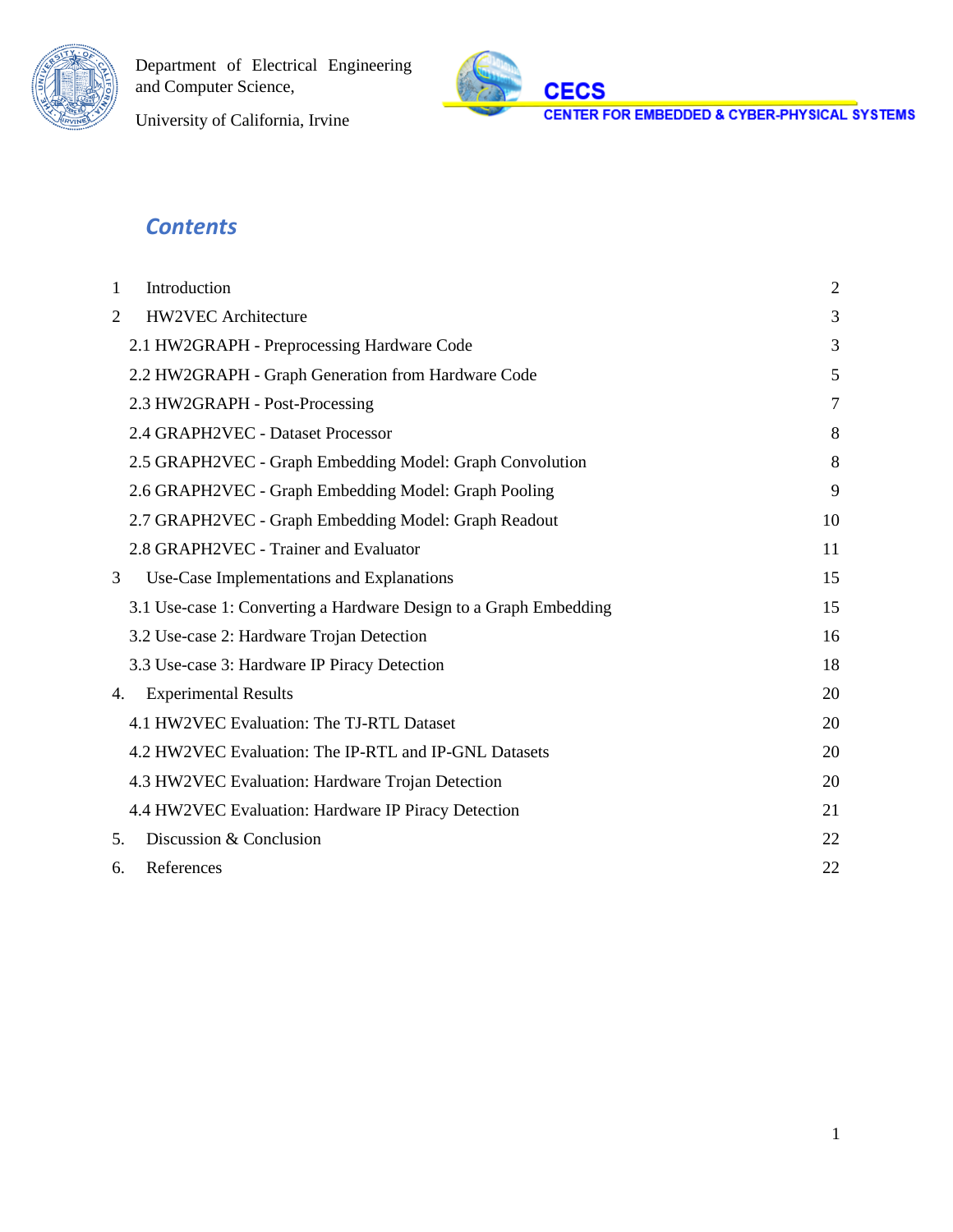**CECS CENTER FOR EMBEDDED & CYBER-PHYSICAL SYSTEMS** 

University of California, Irvine

### <span id="page-2-0"></span>**1 Introduction**

The rapid growth in the hardware design complexity and the time-to-market pressure in combination have contributed to the globalization of the *Integrated Circuit* (IC) supply chain [1]. The lowered entry barrier of the IC has led to its spread across the globe, which has resulted in an increase in security threats [2]. For a *System-on-Chip* (SoC) company, any stage of the IC supply chain requires a vast investment of money and effort. For example, it costs \$5 billion to develop a new foundry [3]. Thus, IC designers resort to *Third-Party Electronic Automation* (3P-EDA) tools and *Third-Party Intellectual Property* (3PIP) cores for cost reduction. However, such globalization also exposes the IC supply chain to hardware security threats such as *Hardware Trojan Insertion***,** *IP Theft***,** *Overbuilding***,** *Counterfeiting***,** *Reverse Engineering***,** and *Covert & Side-Channel Attacks***.**

In the literature [4], countermeasures and tools have been proposed to mitigate, prevent, or detect these security threats. For example, hardware-based primitives such as *Physical Unclonable Functions* (PUFs), *True Random Number Generators* (TRNGs), and cryptographic hardware can all intrinsically enhance security. Besides, the design tools built with countermeasures are critical in securing hardware in the early design phases. [5] and [6] have both contributed to HT detection with the former using a Hierarchical Temporal Memory (HTM) approach and the latter implementing neural networks. The existing works [7] [8] have successfully leveraged *Machine Learning* (ML) for detecting *Hardware Trojans* (HT) from hardware designs in both the *Register Transfer Level* (RTL) and *Gate-Level Netlist* (GLN) levels. However, to achieve the desired performance of enhancing security, these ML-based methods require a robust feature representation for a circuit in a *non-Euclidean* form that is challenging to acquire compared to finding the one from *Euclidean* data. Indeed, many basic objects like netlists or layouts are natural graph representations that conventional ML methods can hardly apply operations with (e.g., convolution on images). In the EDA field, existing works have utilized *Graph Learning* for test point insertion or fast power estimation in pre-silicon simulation. However, only a few approaches used graph learning for securing hardware during IC design phases due to the lack of supporting tools [9] [10].



*Figure 1. The Overall Architecture of HW2VEC*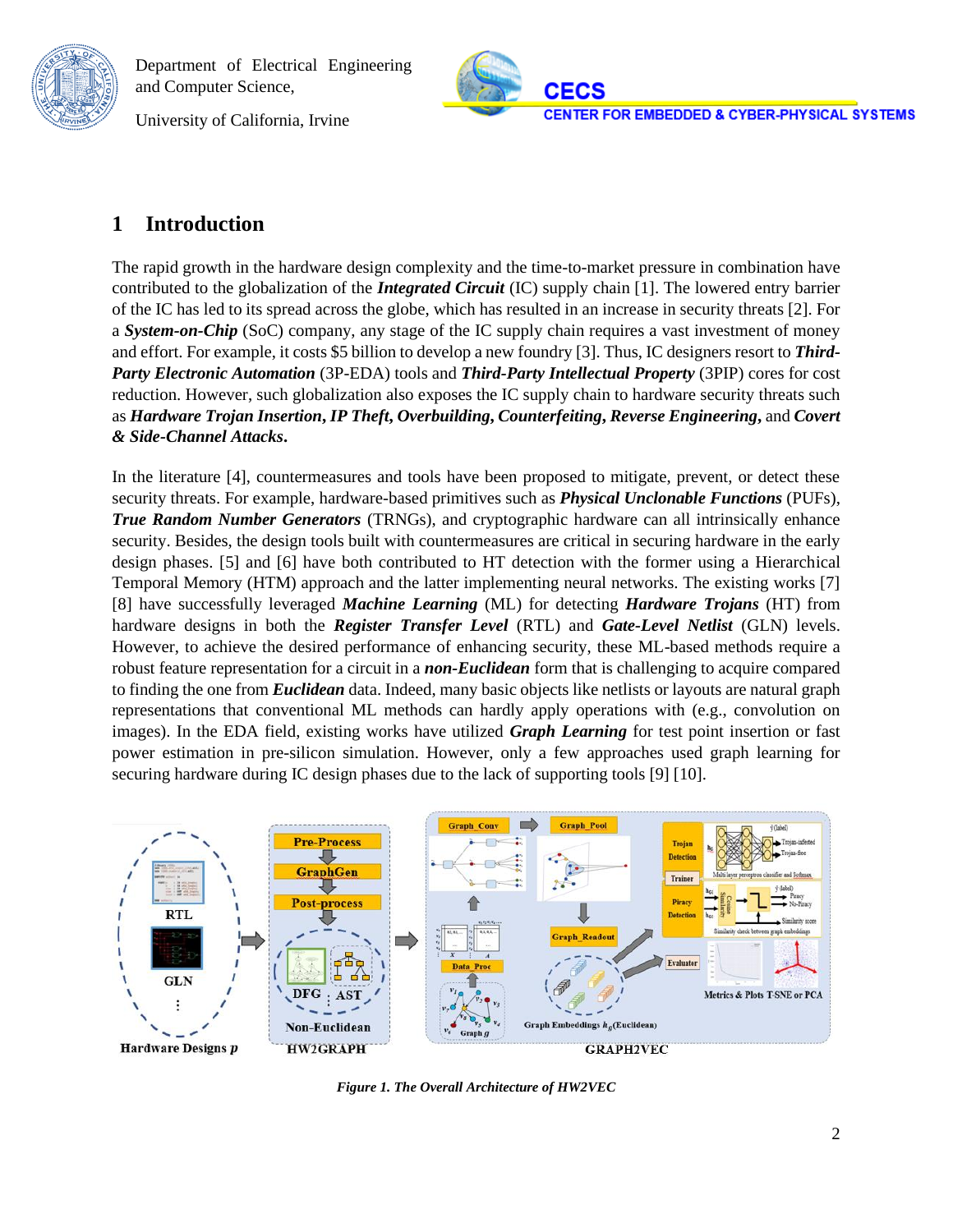

University of California, Irvine

In this technical report, we present *HW2VEC* [11], an open-source graph learning tool for hardware security, and its implementation details (Figure 1). *HW2VEC* provides toolboxes for graph representation extraction in the form of *Data Flow Graphs* (DFGs) or *Abstract Syntax Trees* (ASTs) from hardware designs at RTL and GLN levels. Besides, *HW2VEC* also offers graph learning tools for representing hardware designs in vectors that preserve both structural features and behavioral features. To the best of our knowledge, *HW2VEC* is the first open-source research tool that supports applying graph learning methods to hardware designs in different abstraction levels for hardware security. We organize the remainder of this technical report as follows: Section 2 introduces the architecture of *HW2VEC*; Section 3 gives information about the use-case implementations; Section 4 provides the experimental results and demonstrates the performance of *HW2VEC* for two hardware security applications: HT detection and IP piracy detection; finally, Section 5 will conclude this report.

## <span id="page-3-0"></span>**2 HW2VEC Architecture**

As Figure 1 shows, our tool, *HW2VEC,* consists of *HW2GRAPH* and *GRAPH2VEC* modules, with which a Euclidean representation of the hardware code is represented and used for learning. The responsibility of *HW2GRAPH* is to convert a hardware code *p* into a graph representation, *g*, in the form of an AST or DFG. In hw2graph.py it carries out three stages: preprocessing (HW2GRAPH.preprocess), graph generation (HW2GRAPH.process), and postprocessing (using the process method in the respective graph class). *GRAPH2VEC* then creates a graph embedding model in models.py by executing the following steps: graph convolution (GRAPH\_CONV), graph pooling (GRAPH\_POOL), and graph readout (GRAPH\_READOUT). In addition, *GRAPH2VEC* has a trainers.py module that allows the user to train the model so that it can detect HTs or IP piracy. The trainers.py module also allows the user to evaluate the model in order to discern its capability in detecting HTs and/or IP piracy. The user will also be able to visualize the vectorized graph and what the model has learned.

### <span id="page-3-1"></span>**2.1 HW2GRAPH - Preprocessing Hardware Code**

In hw2graph.py, there is the "*HW2GRAPH*" class, which has methods that flatten, remove comments and underscores from, and rename the top module of the hardware code. Modifications to the hardware code are critical because extracting the graph from the hardware code without making the necessary changes to it will result in issues in other stages of the HW2VEC down the line.

```
1. def flatten(self, input_path, flattened_hw_path):
2. flatten_content = ""
3. all_containing_files = [Path(x).name for x in glob(fr'{input_path}/*.v'
4. , recursive=True)]
5. if "topModule.v" in all containing files:
6. return
7. for verilog_file in glob(fr'{input_path}/*.v'):
8. with open(verilog_file, "r") as infile:
9. flatten_content += infile.read() 
10. with open(flattened_hw_path, "w") as outfile:
11. outfile.write(flatten_content)
                           Listing 1. Preprocessing - Flattening of code
```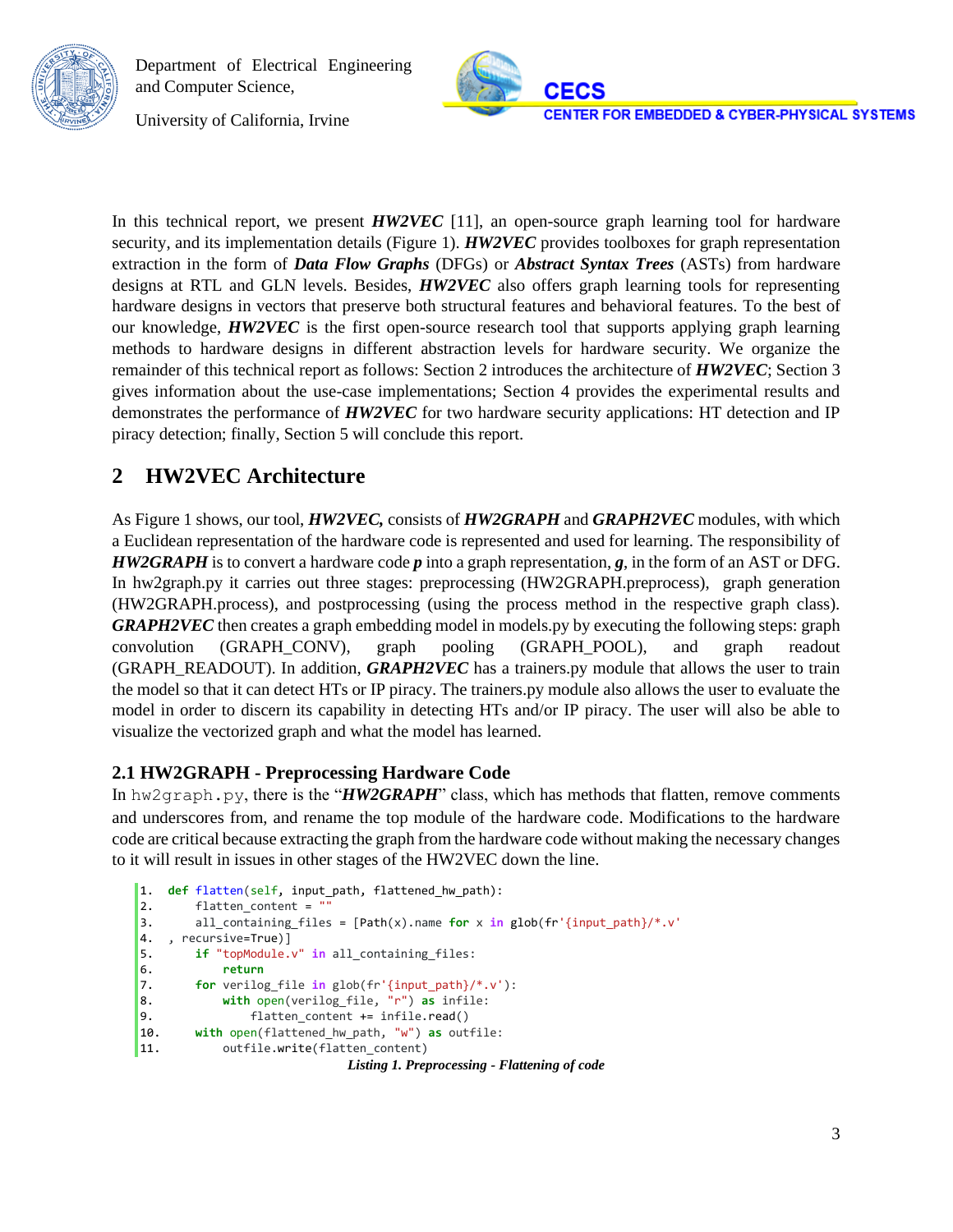

University of California, Irvine

Since a hardware design can contain several modules stored in separate files, the first step is to combine them into a single file through the process of flattening (Listing 1). The *flatten* method uses the *glob* function from the glob module in Python in order to find all files containing a specific *input\_path*. For each file that is found, we append its contents to a string, called *flatten\_content*, which is initially empty (line 7). Once we traverse through all the files, we write the *flatten\_content* string to an output file, called *outfile*. Ultimately, this process ends up taking all the contents of files with a specific *input\_path* and putting them into a single file.

```
1. modules_dic={}
2. for line in lines:
3. words = line.split()
4. for word_idx, word in enumerate(words):
5. if word == 'module':
6. module_name = words[word_idx+1]
7. if '(' in module_name:
8. idx = module_name.find('('))9. module_name = module_name[:idx]
10. modules_dic[module_name]= 1
11.
12. else:
13. modules_dic[module_name]= 0
                      Listing 2. Preprocessing - Renaming Top Module
```
Once we remove comments and underscores from the flattened code, we rename the top module. We must start at the top in order to detect HT at the earliest point; therefore, it is important to identify the top module. *HW2GRAPH.rename\_topModule* initializes an empty dictionary, called *modules\_dic*, which is meant to store module names as keys and the module name frequency as the values.

We then traverse through the lines in *hw\_path* and add any module name that is prefaced by the word *module* to the dictionary, initializing the value to 1 if there is a parenthesis in the module name and a 0 otherwise (Listing 2).

```
1. for line in lines:
2. words = line.split()3. for word in words:
4. if word in modules_dic.keys():
5. modules_dic[word] += 1
6.
7. for m in modules dic:
8. if modules \text{dic}[m] == 1:
9. top module = m
10. break
```
#### *Listing 3. Preprocessing - Renaming Top Module*

As Listing 3 shows, we traverse through the lines again and if a word is a module name that is in the dictionary, we increment its frequency by 1 (line 5). As can be seen on line 8, the module name that has a frequency of 1 is the top module, and for each line that contains the *top\_module* name as a word, we replace it with the word "top". Once this step has finished, we return the *flattened\_hw\_path* and then begin processing (described in the next section).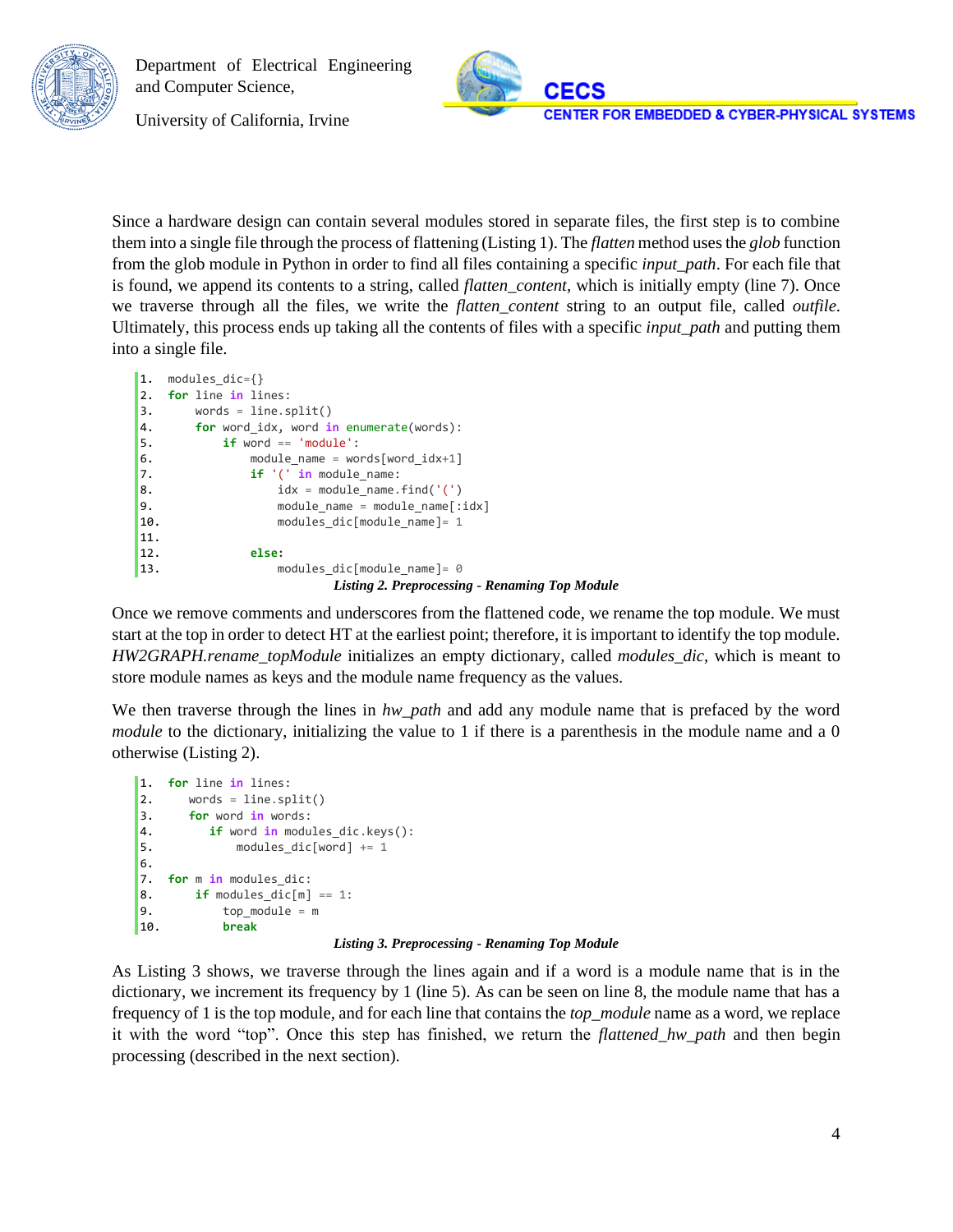University of California, Irvine



#### <span id="page-5-0"></span>**2.2 HW2GRAPH - Graph Generation from Hardware Code**

After the preprocessing has completed, the hardware code must be converted into a graph representation: a DFG or an AST. In a DFG, the nodes usually represent mathematical operations and the edges represent the input and output dependencies between the nodes [12].Figure 2 is a graphical representation of a DFG. The variables *a*, *b*, *c*, and *d* represent the inputs; the circles represent the nodes, which are the mathematical operations (multiplication, addition, and division); *X*, *Y*, and *Z* are the outputs. Their responsibility in *HW2VEC* is to indicate the relationships and dependencies between the circuit's signals and give a higherlevel expression of the code's computational structure.



*Figure 2. An example of a DFG*

An AST is a tree representation of the code, where each node is associated with a type that it represents [13]. More specifically, the nodes could represent keywords, variables, etc. and the edges show the relationship between them. Figure 3 gives an example of an AST of Verilog code that takes a variable, *counter*, and increments it by 1 as long as *counter* is less than or equal to 10. The purpose of ASTs in *HW2VEC* and in general is to capture the syntactic structure of hardware code.



*Figure 3. An example of an AST for Verilog code*

In order to carry out graph generation, we integrate *PyVerilog*, a hardware design toolkit for parsing the Verilog code, into this module [14]. The code is first converted into a parse tree with the help of **YACC**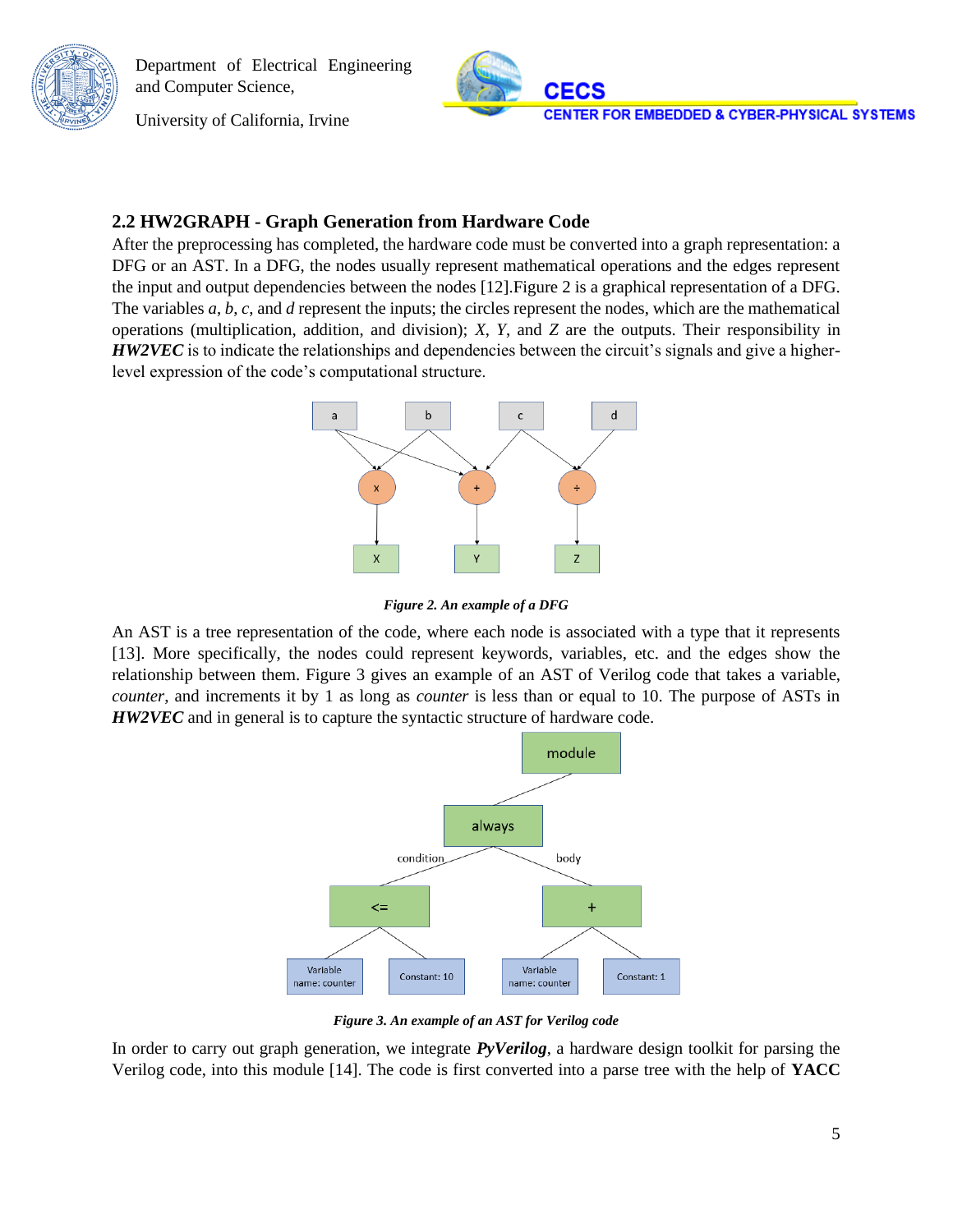

University of California, Irvine

(Yet Another Compiler-Compiler), a lexical analyzer that gives a structural representation of the hardware code [15].

```
1. def _generate_ast_dict(self, ast_node):
2. class_name = ast_node. _class_. _name_
3. structure = \{\}4. #based on the token class_name, determine the value type of class_name
5. if class_name in self.ARRAY_GEN:
6. structure[class_name] = [getattr(ast_node, n) for n in ast_node.attr_names] if
   ast_node.attr_names else []
7. for c in ast_node.children():
8. structure[class_name].append(self._generate_ast_dict(c))
9. elif class_name in self.DICTIONARY_GEN:
10. structure[class_name] = self._generate_ast_dict(ast_node.children()[0])
11. elif class_name in self.CONST_DICTIONARY_GEN:
12. structure = \{\}13. structure[class_name] = getattr(ast_node,ast_node.attr_names[0])
14. return structure
15. else:
16. raise Exception(f"Error. Token name {class_name} is invalid or has not yet been 
   supported")
17. return structure
```
*Listing 4. How AST is generated in JSON format*

In order to produce the AST, we use *ASTGenerator.\_generate\_ast\_dict* method (Listing 4). This method iterates recursively through each node of the parse tree using a Depth First Search (DFS). At each recursive step, we determine whether to construct a collection of name/value pairs, an ordered list of values, or a single name/value pair based on the token names used in Verilog AST; this can be seen by the if/elif statements on lines 5, 9, 11, and 15. It is important to note that the AST is in *JSON* (JavaScript Object Notation) format, which is a lightweight data format that is known for being readable and easy to parse by machines.

In order to produce a DFG, *DFGGenerator.process* creates an instance of the *VerilogDataflowAnalyzer* class, called *dataflow\_analyzer*. The *VerilogDataflowAnalyzer.generate* outputs a parse tree also with the help of YACC. An instance of the *VerilogGraphGenerator* is then created and assigned to the variable name *dfg\_graph\_generator*. The *dfg\_graph\_generator* has a *binddict*, which is a dictionary whose keys are nodes (the signals) and the values are each node's associated dataflow object. For each signal in the *dfg\_graph\_generator binddict*, we call the *DFGGenerator.generate* to create a signal DFG. Lastly, we merge all the signal DFGs together. The resulting graph is a DFG that is also in JSON format.

The resulting graph, either DFG or AST, is denoted as  $g = (V, E)$ , where *V* is a set of nodes which can be operators and *E* is a set of edges, which represent the relation between the nodes. The AST is a tree type of graph in which the nodes *V* can be operators (mathematical, gates, loop, conditional, etc.), signals, or attributes of signals. The edges *E* indicate the relation between nodes. The DFG shows data dependency where each node in *V* represents signals, constant values, and operations such as xor, and, concatenation, branch, or branch condition, etc. Each edge in *E* stands for the data dependency relation between two nodes. Specifically, for all  $v_i$ ,  $v_j$  pairs, the edge  $e_{ij}$  belongs to  $E(e_{ij} \in E)$  if  $v_i$  depends on  $v_j$ , or if  $v_j$  is applied on  $v_i$ .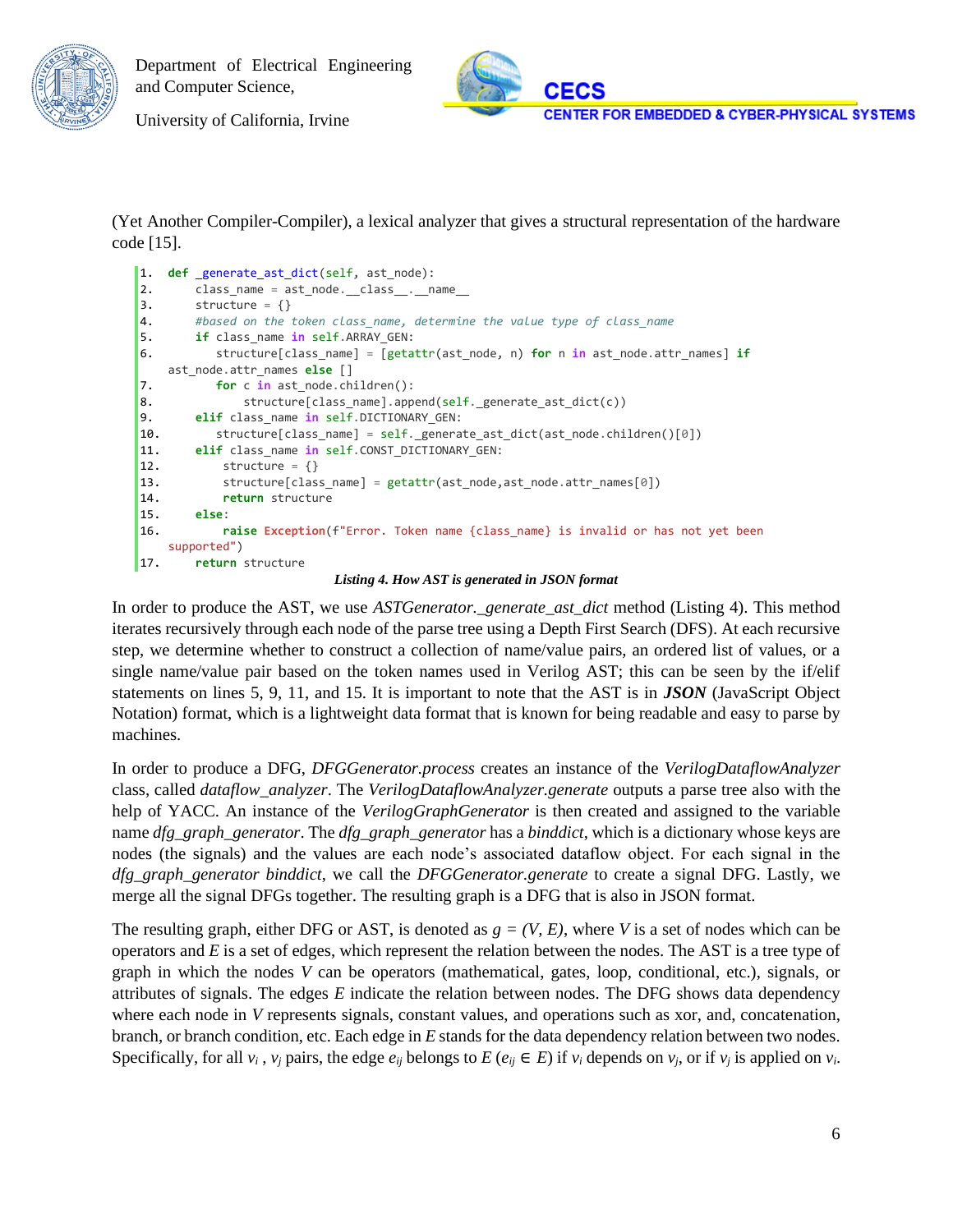University of California, Irvine



### <span id="page-7-0"></span>**2.3 HW2GRAPH - Post-Processing**

After processing, the graph *g* will be in JSON format. In the post-processing stage, we convert a JSONformatted graph into a NetworkX graph object. NetworkX is a Python package that allows for the creation and manipulation of graphs and networks. It is an efficient, scalable, and highly portable framework for graph analysis. In later stages we will be making use of the PyTorch-Geometric library, a geometric deep learning extension for PyTorch. PyTorch is a machine learning library for Python programs [16]. Libraries like PyTorch Geometric take a NetworkX graph object as their primary data structure in their pipelines, so a conversion from JSON format to a NetworkX format is necessary.

```
1. def process(self, verilog_file):
2. #when generating AST, determines which substructure (dictionary/array) to generate
3. #before converting the json-like structure into actual json
4.
5. self.ast, _ = parse([verilog_file], debug=False)
6. ast_dict = self._generate_ast_dict(self.ast)
7.
8. nx_graph = nx.DiGraph()
9. for key in ast_dict.keys():
10. self. add_node(nx_graph, 'None', key, ast_dict[key])
11.
12. return nx_graph
         Listing 5. ASTGenerator.process - AST in JSON format converted to a NetworkX graph object
```
For both the DFG and AST, we initialize the NetworkX graph object, which we name *nx\_graph*, as a NetworkX DiGraph object, which holds directed edges. In *ASTGenerator.process*, we use the *ASTGenerator.\_add\_node* on line 10 (Listing 5) to add nodes and edges to the NetworkX graph object based on the keys and values in the *ast\_dict*.

```
1. nx_graph = nx.DiGraph()
2.
3. for node in dfg_graph_generator.graph.nodes():
4. node_name = node.name
5. if '_graphrename' in node.name:
6. node_name = node.name[:node.name.index('_graphrename')]
7. if '.' in node_name:
8. type_of_model = node_name.split('.')[-1]9. elif '_' in node_name:
10. type_of_node = node_name.split('_')[-1]
11. else:
12. type_of_node = node_name.lower()
13. nx_graph.add_node(node.name, label=type_of_node)
14. for child in dfg_graph_generator.graph.successors(node):
15. nx_graph.add_edge(node.name, child.name)
16.
17. return nx_graph
```
*Listing 6. DFGGenerator.process - DFG in JSON format converted to a NetworkX graph object*

In *DFG.process*, we iterate through the nodes of the *dfg\_graph\_generator.graph* (a DFG graph object in JSON format) and use the *add\_node* method of a NetworkX graph to add nodes to the DiGraph object, making sure to specify the appropriate node name and node type (Listing 6).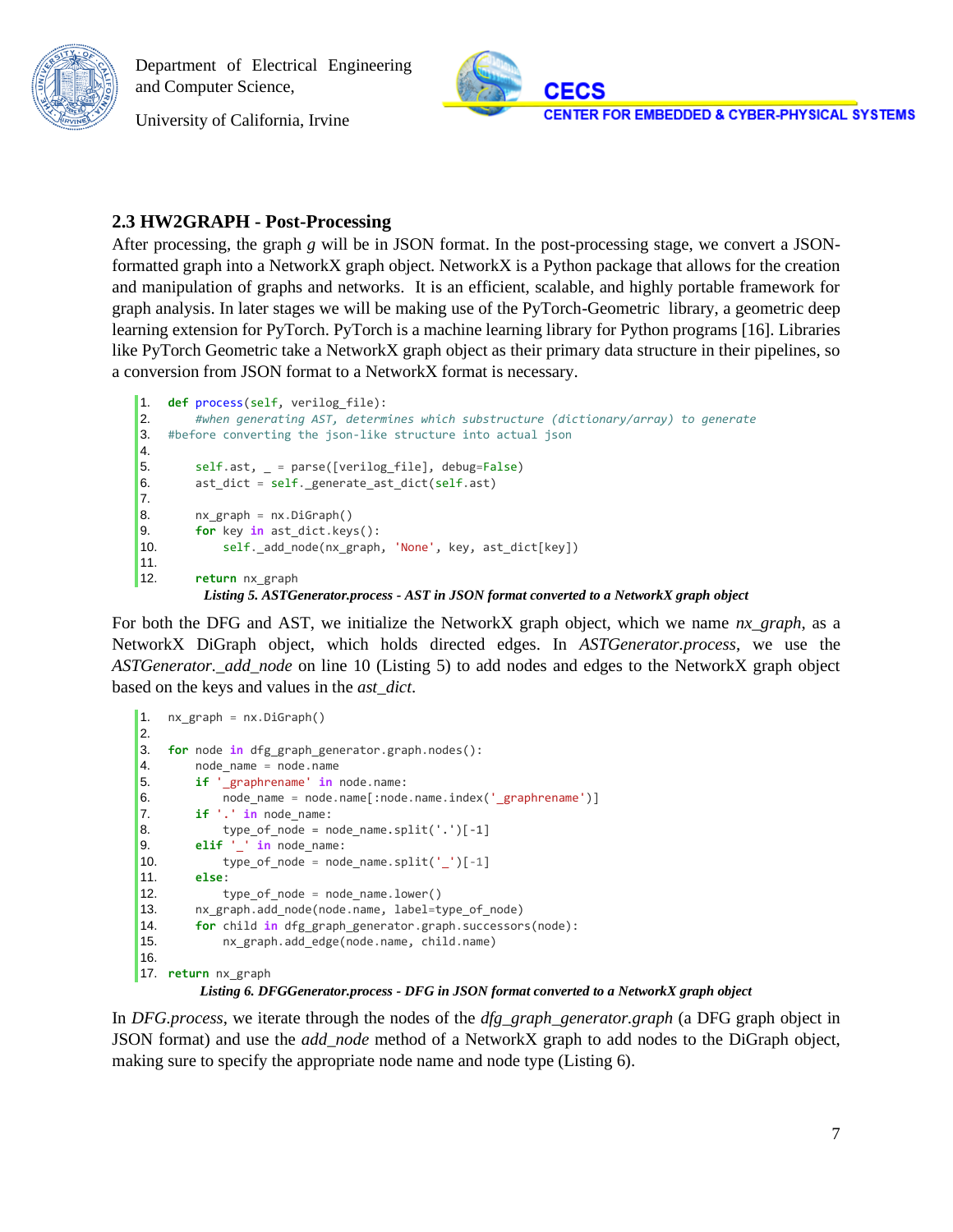University of California, Irvine



### <span id="page-8-0"></span>**2.4 GRAPH2VEC - Dataset Processor**

The *DataProcessor* class then normalizes the NetworkX graph object by iterating through the nodes of the *nx\_graph* and giving each node a label that indicates its type. For the DFG, the type of the node can be *numeric*, *output*, *input*, or *signal*. The AST node can have a type of *names* or *pure numeric*, otherwise the type remains unchanged. The label type is then used to convert each one of the nodes into a vectorized representation.

Essentially, the *DataProcessor.process* (Listing 7) converts the graph *g* into the matrices **X**, which represents the node embeddings, and **A**, which represents the adjacency information of the graph. This happens in *DataProcessor.process* when we call *from\_networkx*. The *from\_networkx* method on line 3 of Listing 7 is imported from *torch\_geometric.utils.convert*, which is a module in pytorch\_geometric. *from\_networkx* has an empty dictionary, *data*, which is filled with the graph's nodes and edges. By calling *torch.tensor* on each item in *data*, we create feature vectors for each key in the dictionary. These feature vectors represent the node embeddings, **X**. *from\_networkx* also creates an adjacency matrix (this represents **A**) of the NetworkX graph object's edges by calling *torch.LongTensor* on the list of the graph's edges. This adjacency matrix, called *edge\_index*, becomes an attribute of a dictionary, called *data*. Finally, *data* is converted into a PyTorch geometric Data instance by calling *torch\_geometric.data.Data.from\_dict* on the dictionary and this object is returned by the function.

- 1. **def** process(self, nx\_graph):
- 2. self.normalize(nx\_graph)
- 3. data = from\_networkx(nx\_graph)
- 4. data.hw\_name = nx\_graph.name
- 5. data.hw\_type = nx\_graph.type
- 6. self.graph\_data.append(data)

*Listing 7. DataProcessor normalizes graph and creates matrices X and A*

### <span id="page-8-1"></span>**2.5 GRAPH2VEC - Graph Embedding Model: Graph Convolution**

In literature, Graph Convolution has a message propagation phase, which involves two sub-functions: **AGGREGATE** and **COMBINE** functions. The **AGGREGATE** function updates the node embeddings after each *k*-th iteration to produce  $X^{(k)}$  using each node representation  $h_v^{(k-1)}$  in  $X^{(k-1)}$ . The function essentially accumulates the features of the neighboring nodes and produces an aggregated feature vector  $a_v^{(k)}$  for each layer k. The **COMBINE** function combines the previous node feature  $h_v^{(k-1)}$  with  $a_v^{(k)}$  to output the next feature vector  $h_v^{(k)}$ . The final node embedding after the message propagation is denoted as  $\mathbf{X}^{prop}$ .

```
1. class GRAPH_CONV(nn.Module):
2. def _init_(self, type, in_channels, out_channels):
3. super(GRAPH_CONV, self).__init__()
4. self.type = type
5. self.in_channels = in_channels
6. if type == "gcn":7. self.graph_conv = GCNConv(in_channels, out_channels)
8.
9. def forward(self, x, edge_index):
10. return self.graph_conv(x, edge_index)
                              Listing 8. models.GRAPH_CONV
```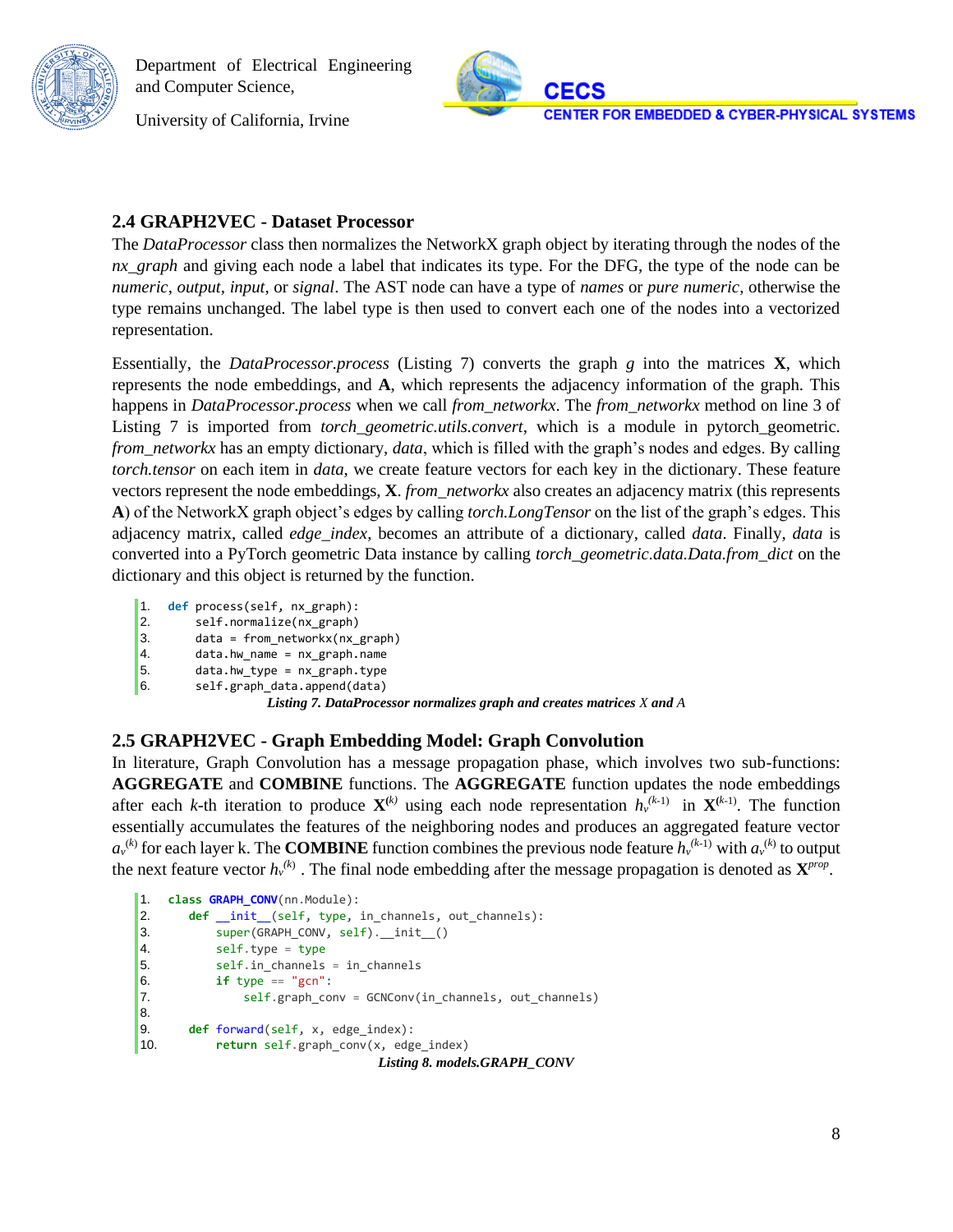

University of California, Irvine

Our tool achieves the convolution operation described above through the *GRAPH\_CONV* class (Listing 8). The *GRAPH\_CONV* class performs graph convolutions by first creating a *GCNConv* object. The *GCNConv*  class, which is imported from *torch\_geometric.nn. GCNConv*, is initialized by a graph convolution *type*  (string), *in\_channels* (int), which is the size of the input (the number of nodes), and *out\_channels* (int), which is the size of the output. The forward function has parameters *x* and *edge\_index*, which are basically **X** and **A**. The forward function on line 9 returns the result of calling the *propagate* method, which is inherited from the *MessagePassing* class in torch\_geometric.nn.conv. The *propagate* function internally calls the *message*, *aggregate*, and *update* methods. The *message* function normalizes the neighboring node features; the *aggregate* method does the same job as **AGGREGATE** and **COMBINE**. So, the forward function produces an updated feature matrix,  $X^{prop}$ , which is returned by the *update* method. To track the convolution layers, there is *GRAPH2VEC.set\_graph\_conv*, which basically creates a *layers* list of the convolutions (Listing 9).

```
1. def set_graph_conv(self, convs):
2. self.layers = []
3.
4. for conv in convs:
5. conv.to(self.config.device)
6. self.layers.append(conv)
7. self.layers = nn.ModuleList(self.layers)
                         Listing 9. models.GRAPH2VEC.set_graph_conv
```
#### <span id="page-9-0"></span>**2.6 GRAPH2VEC - Graph Embedding Model: Graph Pooling**

The following stage is graph pooling, which uses an attention-based pooling layer to target a specific part of the graph. In this layer, a *top-k filtering* is performed on the nodes according to the scoring results:

$$
\alpha = \text{SCORE}(\mathbf{X}^{\text{prop}} , \mathbf{A})
$$

$$
\mathbf{P} = \text{top}_{k}(\alpha)
$$

where  $\alpha$  stands for the coefficients predicted by the graph pooling layer for the nodes. **P** is the indices of the pooled nodes, which are chosen from the top *k* of the nodes ranked according to α. The number *k* used in top-k filtering is calculated by a pre-defined pooling ratio, pr using  $k = pr \times |V|$ , where we consider only a constant fraction *pr* of the embeddings of the nodes of the DFG to be relevant (i.e., 0.5). The node embeddings and edge adjacency information after pooling are the following:

$$
\mathbf{X}^{pool} = (\mathbf{X}^{prop} \bigodot \tanh(\alpha))\mathbf{P}
$$

$$
\mathbf{A}^{pool} = \mathbf{A}^{prop}(\mathbf{P}, \mathbf{P})
$$

where (**P**,**P**) is the information of the adjacency matrix between the nodes in the subset.

```
1. class GRAPH_POOL(nn.Module):
2. def __init__(self, type, in_channels, poolratio):
3. super(GRAPH_POOL, self).__init__()
4. self.type = type
5. self.in channels = in channels
6. self.poolratio = poolratio
7. if self.type == "sagpool":
```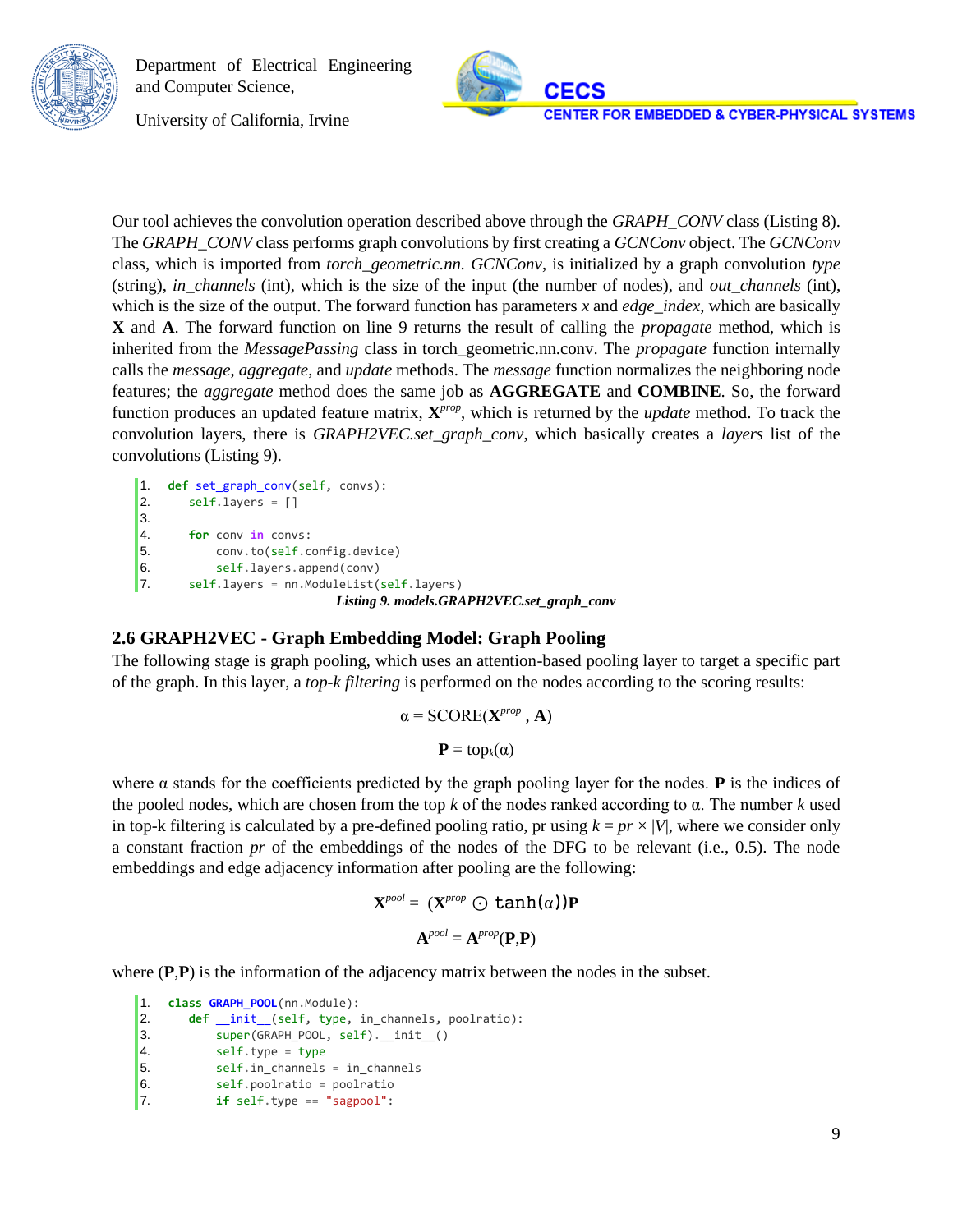



University of California, Irvine

```
8. Same Self.graph_pool = SAGPooling(in_channels, ratio=poolratio)
9. elif self.type == "topkpool":
10. self.graph_pool = TopKPooling(in_channels, ratio=poolratio)
11.
12. def forward(self, x, edge_index, batch):
13. return self.graph_pool(x, edge_index, batch=batch)
                              Listing 10. models.GRAPH_POOL
```
Our tool performs graph pooling through the *GRAPH\_POOL* class in models.py (Listing 10). In order to initialize a *GRAPH\_POOL* instance, the user must pass in a type (string: *topkpool* or *sagpool*), the size of the input (int value assigned to *in\_channels* parameter), and the pooling ratio, *poolratio*. Depending on the type that is passed to the constructor, we either create an instance of the *SAGPooling* class (self-attention graph pooling) or the *TopKPooling* class, both of which have been imported from torch\_geometric.nn. Both *SAGPooling* and *TopKPooling* are instantiated by the same values assigned to *in\_channels* and *poolratio*  as the *GRAPH\_POOL* class. *SAGPooling.forward* carries out the self-attention graph pooling and takes feature vectors *x*, an adjacency matrix *edge\_index*, and *batch* (a vector that indicates which nodes in the batch are a part of the same graph) as parameters [17]. Essentially, the forward function returns **X** *pool* and **A** *pool* by performing topk-filtering, using the pooling ratio that was passed as an argument to the *SAGPool* constructor.

*TopKPooling* is done in the same manner as *SAGPooling* (forward method is identical). The only difference between the two classes is their *reset\_parameters* method and the fact that *TopKPooling* has a weight attribute.

### <span id="page-10-0"></span>**2.7 GRAPH2VEC - Graph Embedding Model: Graph Readout**

Finally, the *GRAPH\_READOUT* (Listing 11) will sum up or average up the node features **X** *pool* to produce the node embeddings *h<sup>g</sup>* (*k*) for each graph, *g*. In order to create an instance of *GRAPH\_READOUT* the user only needs to pass a *type* (string) to the constructor.

```
1. class GRAPH_READOUT(nn.Module):
2. def __init__(self, type):
3. super(GRAPH_READOUT, self).__init__()
4. self.type = type
5.
6. def forward(self, x, batch):
7. if self.type == "max":
8. return global_max_pool(x, batch)
9. elif self.type == "mean":
10. return global_mean_pool(x, batch)
11. elif self.type == "add":
12. return global_add_pool(x, batch)
                           Listing 11. models.GRAPH_READOUT
```
Depending on the type, the forward function calls *global\_max\_pool*, *global\_mean\_pool*, or *global\_add\_pool*, as indicated by the if/elif statements on lines 7, 9, and 11 of Listing 11. The function *global\_add\_pool* takes *x*, a node feature matrix (to which **X** *pool* is assigned to), and *batch*, a vector that indicates which nodes in the batch are a part of the same graph. The output of *global\_add\_pool* for a single graph  $G_i$  is calculated by the following formula: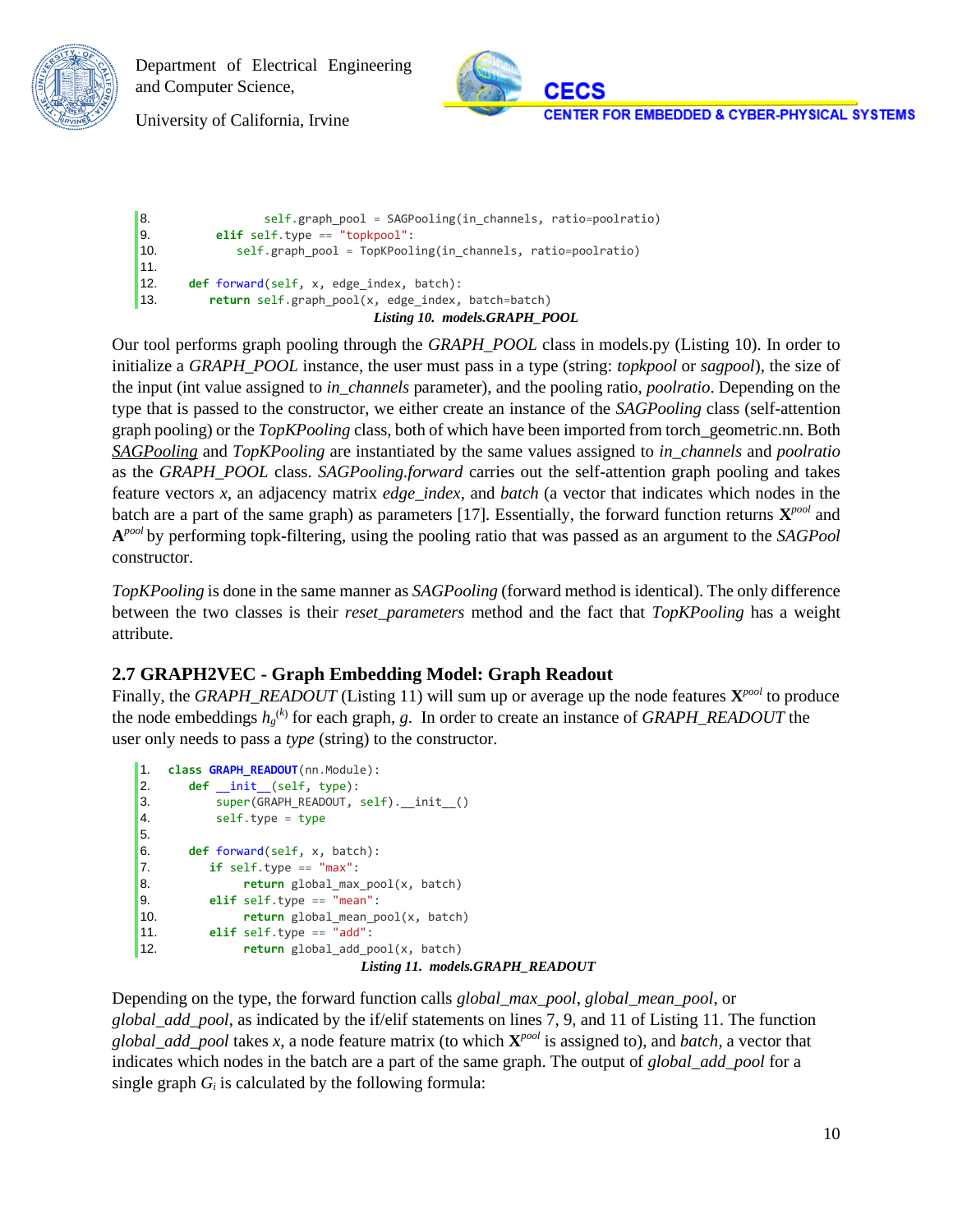

University of California, Irvine

where *i* is the *i*-th level of the graph,  $N_i$  is the *i*-th node feature, and  $x_n$  is a node feature vector. Basically, *global\_add\_pool* returns batch-wise graph-level-outputs by adding node features across the node dimension for the graph *G<sup>i</sup>* [18].

 $r_i = \sum$ 

 $N_i$ 

 $n=1$ 

 $x_n$ 

For computing the average, the function *global\_mean\_pool* uses the following formula to return batchwise graph-level-outputs by averaging node features across the node dimension for the graph *G<sup>i</sup>* [18]:

$$
r_i = \frac{1}{N_i} \sum_{n=1}^{N_i} x_n
$$

The user will be able to use the resulting graph embedding  $r_i$  (same as  $h_g^{(k)}$ ) to model the behavior of circuits (use *h<sup>g</sup>* for simplicity). After the graph readout step, the fixed-length embeddings of hardware designs then become compatible with ML algorithms.

#### <span id="page-11-0"></span>**2.8 GRAPH2VEC - Trainer and Evaluator**

The trainers.py module takes training datasets, validating datasets, and a set of hyperparameter configurations to train a GNN model. HW2VEC currently supports two types of trainers, a *GraphTrainer*  class and *PairwiseGraphTrainer* class. *GraphTrainer* and *PairwiseGraphTrainer* both inherit from the *BaseTrainer*. In its *build* method, *BaseTrainer* creates an instance of an Adam optimizer, which implements the Adam algorithm. There is also a *get\_embeddings* method that returns a list of the graph embeddings and *BaseTrainer.visualize\_embeddings*, which allows the user to visualize the vectorized graph. *BaseTrainer.visualize\_embeddings* can be called by passing a *DataLoader* object and a path. The *DataLoader* class joins data objects (in this case, a list of NetworkX graph objects) from a *torch\_geometric.data.dataset* to a mini-batch.

```
1. def train(self, train loader, test loader):
2. tqdm_bar = tqdm(range(self.config.epochs))
3.
4. for epoch_idx in tqdm_bar:
5. self.model.train()
6. acc_loss_train = 07.
8. for data in train_loader:
9. self.optimizer.zero_grad()
10. graph1, graph2, labels = data[0].to(self.config.device), 
   data[1].to(self.config.device), data[2].to(self.config.device)
11.
12. loss_train = self.train_epoch_ip(graph1, graph2, labels)
13. loss_train.backward()
14. self.optimizer.step()
15.
16. acc_loss_train += loss_train.detach().cpu().numpy()
17.
```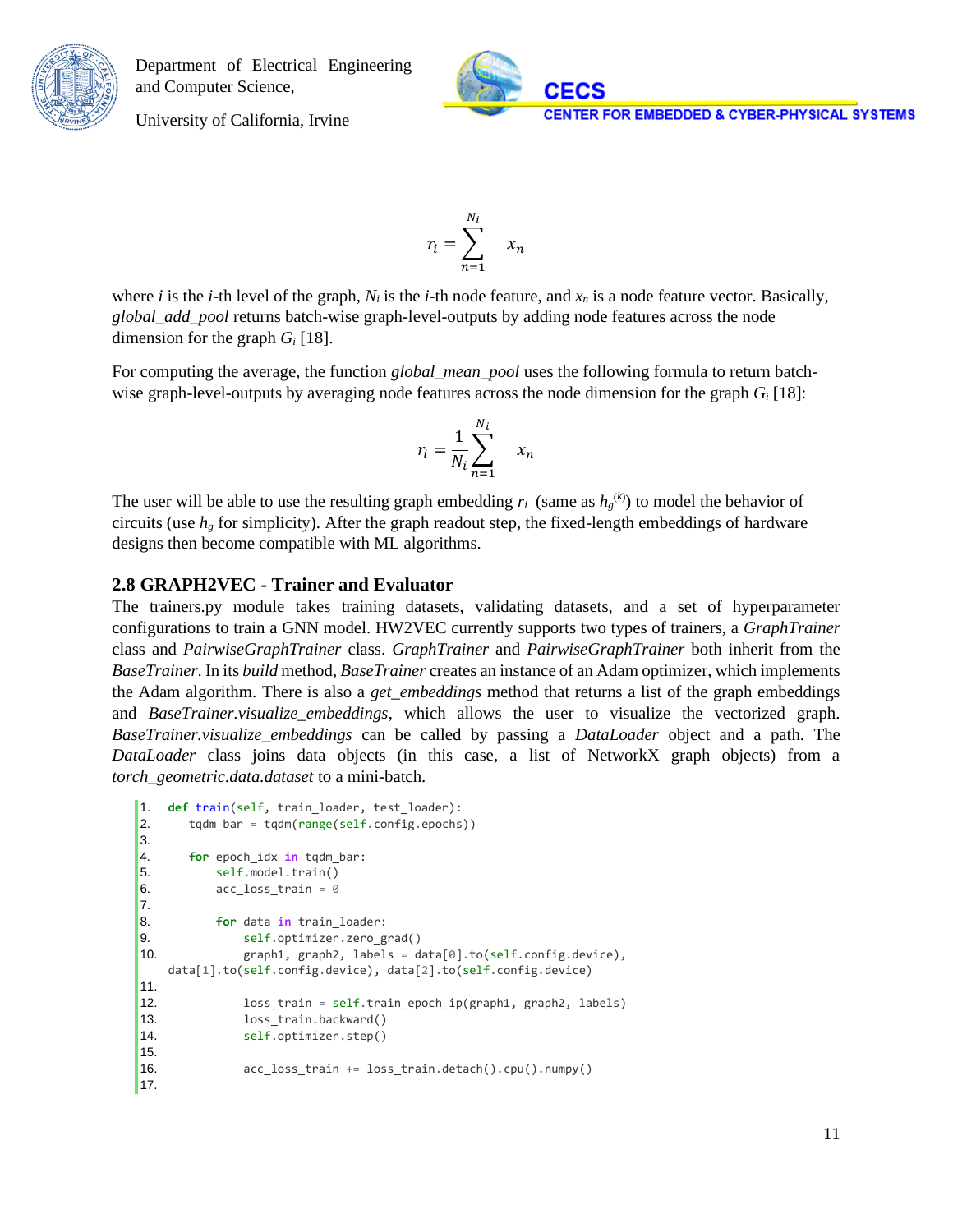



University of California, Irvine

```
18. tqdm_bar.set_description('Epoch: {:04d}, loss_train: {:.4f}'.format(epoch_idx, 
    acc_loss_train))
19.
20. if epoch idx % self.config.test step == 0:
21. self.evaluate(epoch_idx, train_loader, test_loader)
                           Listing 12. trainers.PairwiseGraphTrainer.train
```
The *PairwiseGraphTrainer* class, which inherits methods from *BaseTrainer*, considers pairs of graphs, calculates their similarities, and performs the graph similarity learning and evaluation. Users can use this class for IP piracy detection by determining whether one of the two hardware designs is stolen from the other or not. To implement [9], the GNN model must be trained with a graph-pair classification trainer in *GRAPH2VEC*. The user must pass a *DataLoader* object of the train graphs and a *DataLoade*r object of the test graphs to *PairwiseGraphTrainer.train* in order to call the function so that the GNN model is trained (Listing 12). The paragraph that follows describes the methods that are called each time we iterate through all the graph objects in the *train\_loader* in order to carry out the process of training the model.

```
1. def train_epoch_ip(self, graph1, graph2, labels):
2. g_emb_1, _ = self.model.embed_graph(graph1.x, graph1.edge_index, batch=graph1.batch)
3. g_emb_2, _ = self.model.embed_graph(graph2.x, graph2.edge_index, batch=graph2.batch)
4.
5. g_emb_1 = self.model.mlp(g_emb_1)
6. g_{emb_2} = self.model.mlp(g_{emb_2})7.
8. loss_train = self.cos_loss(g_emb_1, g_emb_2, labels)
9. return loss_train
                       Listing 13. trainers.PairwiseGraphTrainer.train_epoch_ip
```
The first step is to use *HW2GRAPH* to convert a pair of circuit designs *p1, p<sup>2</sup>* into a pair of graphs *g1, g2*. Then, *GRAPH2VEC* transforms both  $g_1$  and  $g_2$  into graph embeddings  $h_{g1}$ ,  $h_{g2}$ . *PairwiseGraphTrainer.train\_epoch\_ip* takes two graphs and their labels as arguments and calls *model.embed\_graph* to obtain  $h_{gl}$  and  $h_{g2}$  (Listing 13). The user must pass the graph's feature vector attribute (*x*), adjacency matrix attribute (*edge\_index*), and batch to *model.embed\_graph* in order to call it (lines 2 and 3 of Listing 13). Then, the *cos\_loss* function is called in *train\_epoch\_ip* to return the cosine embedding loss, which is a way of measuring whether two embeddings are similar or not using the cosine distance (Listing 13, line 8). This loss is added to the *total\_loss* variable.

```
1. def evaluate(self, epoch_idx, train_loader, test_loader):
2. train_loss, train_labels, _, train_preds = self.inference(train_loader)
3. test_loss, test_labels, _, test_preds = self.inference(test_loader)
4.
5. print("")
6. print("Mini Test for Epochs %d:"%epoch_idx)
7.
8. self.metric_calc(train_loss, train_labels, train_preds, header="train")
9. self.metric_calc(test_loss, test_labels, test_preds, header="test ")
10.
11. if self.min_test_loss >= test_loss:
12. self.model.save_model(str(self.config.model_path_obj/"model.cfg"), 
   str(self.config.model_path_obj/"model.pth"))
13.
14. # on final evaluate call
```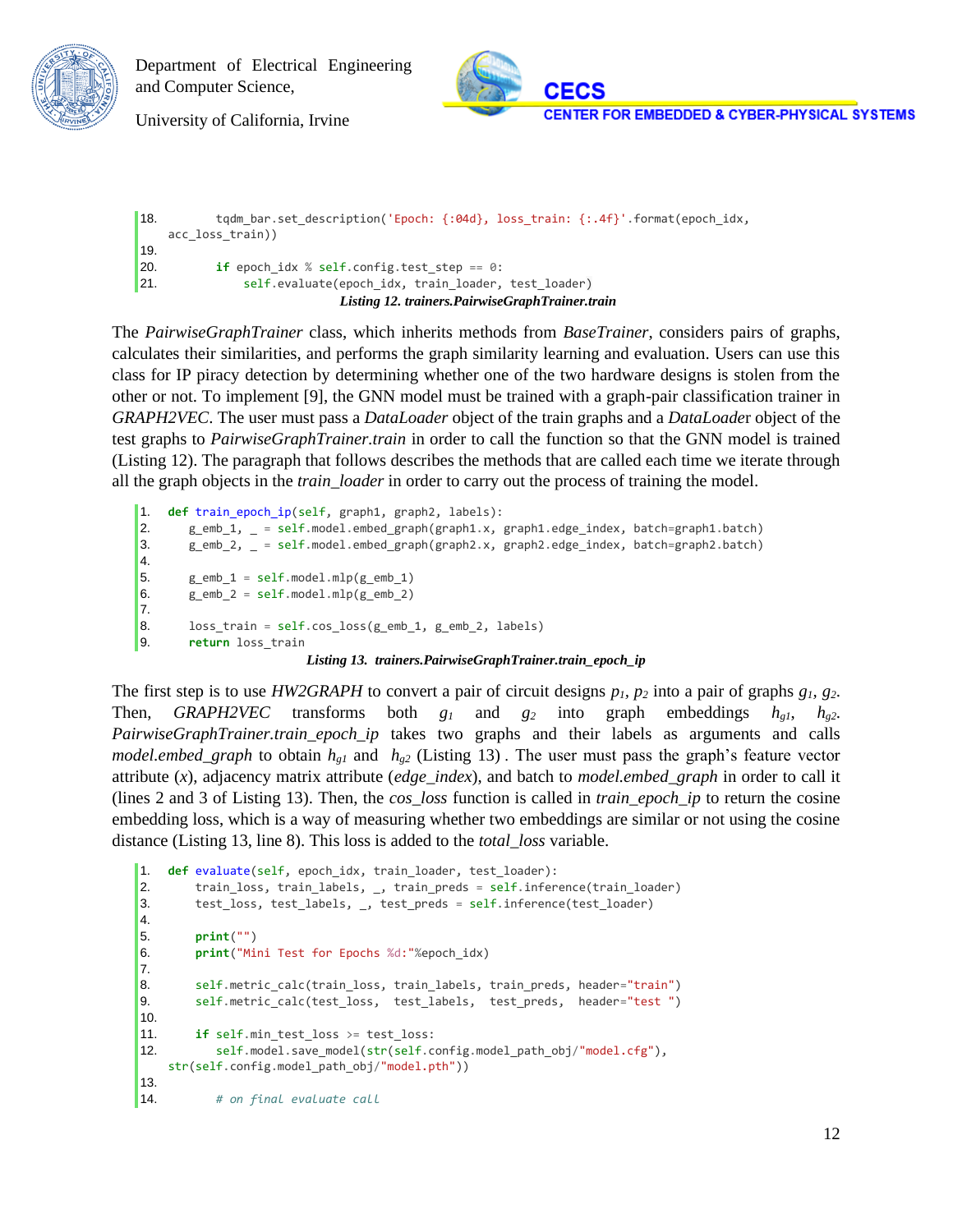



University of California, Irvine

```
15. if(epoch_idx==self.config.epochs):
16. self.metric_print(self.min_test_loss, **self.metrics, header="best ")
                         Listing 14. trainers.PairwiseGraphTrainer.evaluate
```
At certain points, we call the evaluate method by passing the *epoch\_idx*, the train loader, and the test loader as arguments (Listing 14). One lines 2 and 3, the function calls the *inference* method on both the train loader and the test loader. For each dataset in the *DataLoader* object that was passed to *inference*, *inference* calls *inference\_epoch\_ip* by passing the *graph1* and *graph2* (both are NetworkX graph objects) to *inference\_epoch\_ip*.

```
1. def inference_epoch_ip(self, graph1, graph2):
2. g_emb_1, _ = self.model.embed_graph(graph1.x, graph1.edge_index, batch=graph1.batch)
3. g_emb_2, _ = self.model.embed_graph(graph2.x, graph2.edge_index, batch=graph2.batch)
4.
5. g emb 1 = \text{self-model.mlp}(g \text{ emb } 1)6. g_{emb_2} = self.model.mlp(g_{emb_2})7.
8. similarity = self.cos_sim(g_emb_1, g_emb_2)
9. return g_emb_1, g_emb_2, similarity
                      Listing 15. trainers.PairwiseGraphTrainer.inference_epoch_ip
```
*inference\_epoch\_ip* computes the graph embeddings for each graph to yield *g\_emb\_1* and *g\_emb2*, as shown on lines 2 and 3 of Listing 15.On line 8 we call *cos\_sim(g\_emb\_1, g\_emb2)* in order to calculate the cosine similarity of the two graph embeddings. With each iteration, we append the similarity to the *outputs* list. The goal of the *inference* function is to return the average loss, a matrix of the labels, a matrix of *outputs* (cosine similarities), and a matrix of the predictions for IP piracy detection based on cosine similarities. These three values are then passed to the *metric\_calc* method, which calculates the accuracy score (the correctly predicted ratio) , F1 score (the weighted average of precision), precision score, and recall score. The precision score is calculated as the number of true positives divided by the sum of true positives and false positives. The recall score is the number of true positives divided by the sum of true positives and false negatives. These values are all stored in a dictionary called *matrix*, where the keys are strings that denote the type of score (e.g. *acc* for accuracy score) and the values are the corresponding computed scores. *metric\_calc* then calls *metric\_print* which prints the loss, accuracy score, confusion matrix, precision score, recall score, and the header. In summary, the *evaluate* method prints out scores that allow the user to assess the degree to which the model has learned from training.

```
1. def train(self, data_loader, valid_data_loader):
2. tqdm_bar = tqdm(range(self.config.epochs))
3.
4. for epoch_idx in tqdm_bar:
5. self.model.train()
6. acc_loss_train = 0
7.
8. for data in data_loader:
9. self.optimizer.zero_grad()
10. data.to(self.config.device)
11.
12. loss_train = self.train_epoch_tj(data)
13. loss_train.backward()
14. self.optimizer.step()
```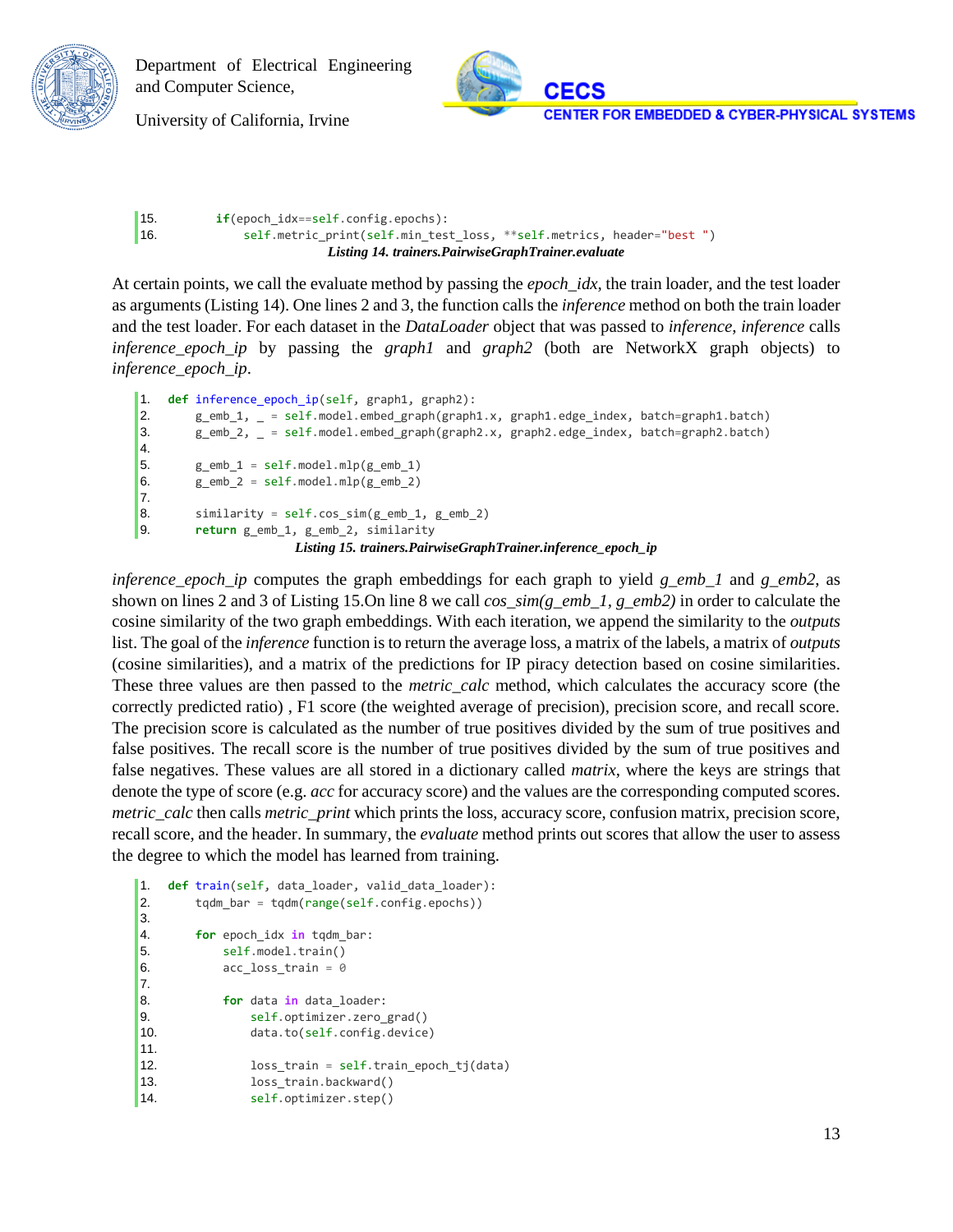



University of California, Irvine

```
15. acc_loss_train += loss_train.detach().cpu().numpy()
16.
17. tqdm bar.set description('Epoch: {:04d}, loss train: {:.4f}'.format(epoch_idx,
   acc_loss_train))
18.
19. if epoch_idx % self.config.test_step == 0:
20. self.evaluate(epoch_idx, data_loader, valid_data_loader)
                             Listing 16. trainers.GraphTrainer.train
```
In order to train the model for HT detection, the user should use the *GraphTrainer* class. An instance of *GraphTrainer* is created by passing a graph and assigning the result of a call to *DataProcessor.get\_class\_weights* on the train graphs and assigning it to the *class\_weights* parameter. The user must then call the trainer's *build* method on the model, and then call the *train* method (Listing 16) on the train loader and the valid loader, both of which are instances of *DataLoader* for the train graphs and test graphs, respectively.

```
1. def train_epoch_tj(self, data):
2. output, _ = self.model.embed_graph(data.x, data.edge_index, data.batch)
3. output = self.model.mlp(output)
4. output = F.log_softmax(output, dim=1)
5.
6. loss train = self.loss func(output, data.label)
7. return loss_train
                           Listing 17. trainers.GraphTrainer.train_epoch_tj
```
*GraphTrainer.train* passes each dataset in the train loader to *GraphTrainer.train\_epoch\_tj* (Listing 17), which transforms each graph, *g*, into a graph embedding  $h_g$ . Then it uses  $h_g$  to make a prediction  $\hat{y}$  with an MLP layer. Ultimately, it returns the cross-entropy loss of the graph (Listing 17, line 6), which is then added to the *acc\_loss\_train*, the accumulated loss. The collective cross-entropy loss *L* of all the graphs in the training set is equivalent to the following equation:

$$
L = H(Y, \hat{Y}) = \sum_i \quad y_i * log_e(\hat{y}_i),
$$

where *H* is the loss function. *Y* stands for the set of ground-truth labels (either TROJAN or NON-TROJAN) and  $\hat{Y}$  represents the corresponding set of predictions.

```
1. def inference(self, data_loader):
2. labels = []
3. outputs = []4. node_attns = \begin{bmatrix} \end{bmatrix}5. total loss = 06. folder_names = []
7. 
8. with torch.no_grad():
9. self.model.eval()
10. for i, data in enumerate(data_loader):
11. data.to(self.config.device)
12.
13. loss, output, attn = self.inference_epoch_tj(data)
14. total_loss += loss.detach().cpu().numpy()
15.
16. outputs.append(output.cpu())
```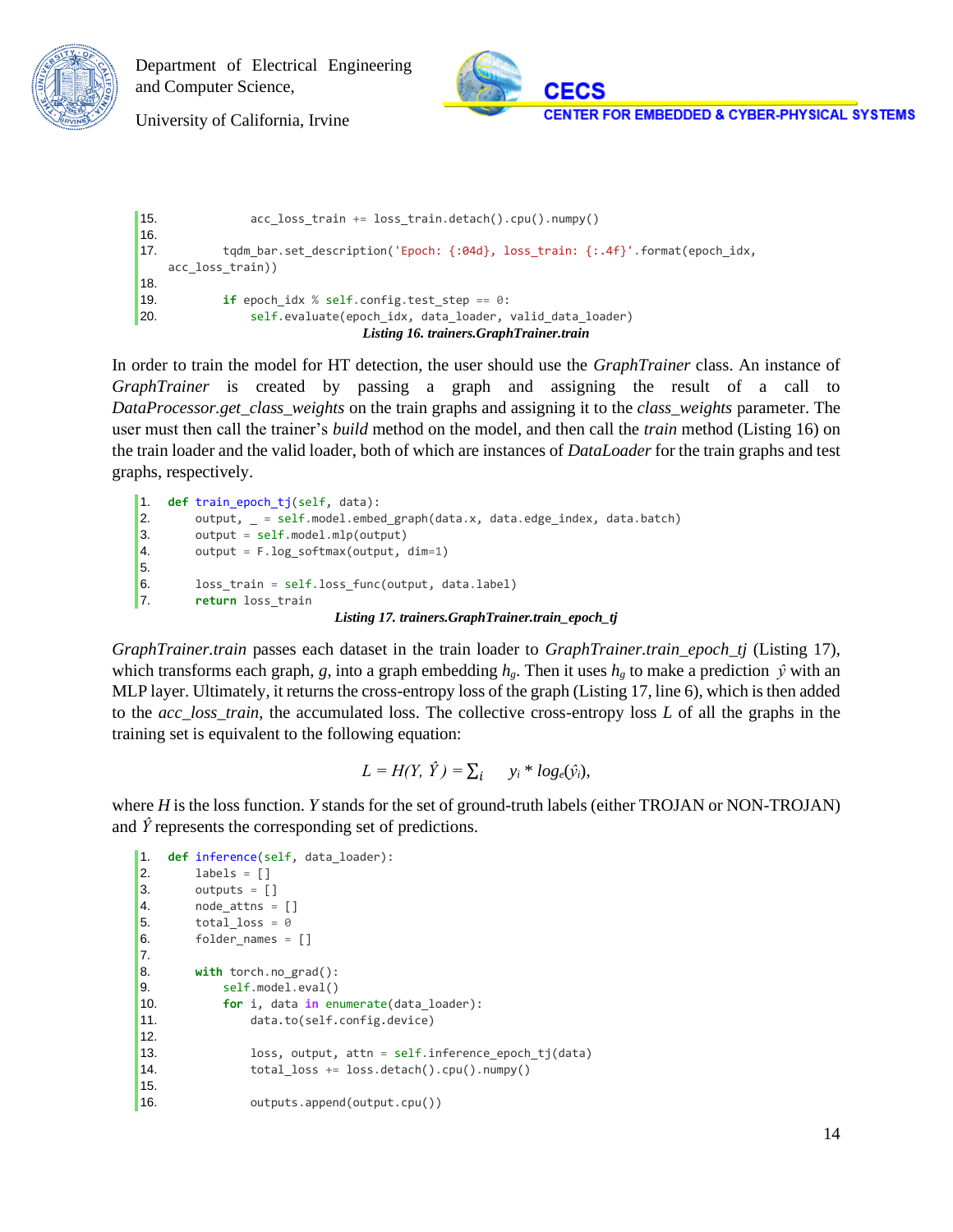



University of California, Irvine

```
17.
18. if 'pool_score' in attn:
19. node \text{ attn } = {}20. hode attn["original batch"] = data.batch.detach().cpu().numpy().tolist()
21. node_attn["pool_perm"] = attn['pool_perm'].detach().cpu().numpy().tolist()
22. node_attn["pool_batch"] = attn['batch'].detach().cpu().numpy().tolist()
23. node_attn["pool_score"] = attn['pool_score'].detach().cpu().numpy().tolist()
24. node attns.append(node attn)
25. labels += np.split(data.label.cpu().numpy(), len(data.label.cpu().numpy()))
26. \qquad \qquad \text{outputs} = \text{torch.cat(outputs)}.\text{reshape}(-1,2).\text{detach}()27. avg_loss = total_loss / (len(data_loader))
28. 
29. labels tensor = torch.LongTensor(labels).detach()
30. outputs tensor = torch.FloatTensor(outputs).detach()
31. preds = outputs tensor.max(1)[1].type as(labels tensor).detach()
32.
33. return avg_loss, labels_tensor, outputs_tensor, preds, node_attns
                           Listing 18. trainers.GraphTrainer.inference
```
At certain points, *GraphTrainer.train* will call *GraphTrainer.evaluate* on the train loader and the valid loader, which in turn calls *GraphTrainer.inference* (Listing 18) on both the train loader and the valid loader separately. As the function iterates through train loader, it passes each dataset in the train loader to *GraphTrainer.inference\_epoch\_tj*, which does the same exact computations as *train\_epoch\_tj*, except that in addition to the loss, it returns the graph embedding, output (a matrix of the graph embedding after *GRAPH\_READOUT* is performed), and the data object's attention weights in the form of a dictionary, called *attn*. The loss is added to the *total\_loss* variable and the *output* is appended to a list, called *outputs*. If there is a pool score in *attn*, then we add it to a list, called *node\_attns*. In the end the function ends up calculating the average loss, creating a matrix out of the outputs, labels, and predictions (which is computed based on the values in the outputs matrix, which holds the graph embeddings), and returns all the aforementioned data. Ultimately, *GraphTrainer.evaluate* ends up printing these values to allow the user to get a better understanding about the effectiveness of the training based on the model's ability to learn from the trainer.

### <span id="page-15-0"></span>**3 Use-Case Implementations and Explanations**

In this section, we describe the HW2VEC use cases. There are three use-cases that we provide. The first use-case exhibits a fundamental case in which hardware design *p* is converted into a graph *g* and then into a fixed-length embedding *hg*. The second use-case demonstrates how HW2VEC can be applied for the task of hardware Trojan detection. The third use case shows how HW2VEC can be applied for the task of hardware IP piracy detection. We will demonstrate these three use-cases in the following three subsections.

### <span id="page-15-1"></span>**3.1 Use-case 1: Converting a Hardware Design to a Graph Embedding**

The first use-case demonstrates the transformation of a hardware design *p* into a graph *g* and then into an embedding *hg*. HW2GRAPH uses *preprocessing* (PRE\_PROC), *graph generation* (GRAPH\_GEN), and *post-processing* (POST\_PROC) modules which are detailed in Section 2 to convert each hardware design into the corresponding graph *g*. The *g* is fed to GRAPH2VEC with the use of the *Data Processing* (DATA\_PROC) module to generate features *X* and adjacency matrix *A*. Then, *X* and *A* are processed through *GRAPH\_CONV*, *GRAPH\_POOL*, and *GRAPH\_READOUT* layers to generate the graph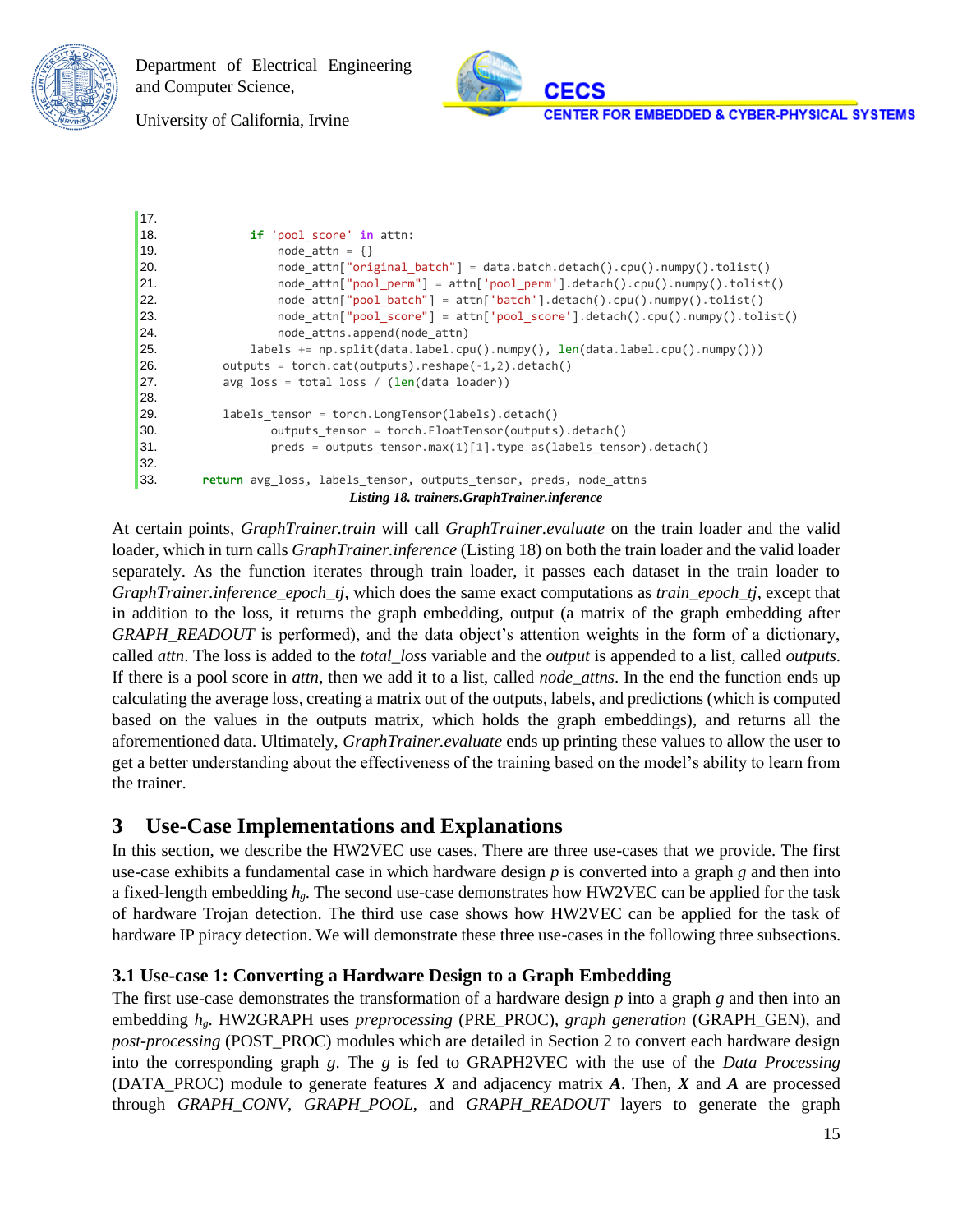

University of California, Irvine

embedding *hg*. The resulting *h<sup>g</sup>* can be further inspected with the utilities of the *Evaluator* module (see Section 2). The implementation of use-case 1 is provided in use case  $1.py$  of our repository and is also shown below as follows:

```
1. def use case 1(cfg, hw design dir path, pretrained model weight path, pretrained model cfg path):
2. hw2graph = HW2GRAPH(cfg)
3. 
4. hw_design_path = hw2graph.preprocess(hw_design_dir_path)
5. hardware_nxgraph = hw2graph.process(hw_design_path)
6.
7. data proc = DataProcessor(cfg)
8. data_proc.process(hardware_nxgraph)
9. vis_loader = DataLoader(data_proc.get_graphs(), batch_size=1)
10. 
11. model = GRAPH2VEC(cfg)
12. model.load_model(pretrained_model_cfg_path, pretrained_model_weight_path)
13. model.to(cfg.device)
14. graph_data = next(iter(vis_loader)).to(cfg.device)
15. graph_embed, _ = model.embed_graph(graph_data.x, graph_data.edge_index, graph_data.batch)
16. return graph_embed
                     Listing 19. The use-case 1 implementation in our HW2VEC repository.
```
The *preprocess* function on line 4 represents the HW2GRAPH's PRE\_PROC module and is used specifically to locate the *entry point* top module in a hardware design *p*. It does this by flattening all the hardware codes into one file and removing all comments to search for the module that isn't instantiated by other modules. The module that is not instantiated by any others is renamed as the top module.

GRAPH\_GEN and POST\_PROC modules are used through HW2GRAPH's *process* function on line 5, which creates a graph generator to create a graph representation of the hardware design, either in DFG or AST format, and then transforms it into a NetworkX representation. For DFGs, we use PyVerilog modules like VerilogDataflowAnalyzer and VerilogGraphGenerator to retrieve the DFG before translating it into a NetworkX graph format. For ASTs, we parse the code into JSON-like structures which we then transform into a NetworkX graph.

The DATA\_PROC module is instantiated in line 7 and we use the *process* function on line 8 to normalize the NetworkX graph and transform it into a PyTorch Geometric *Data* instance so we can perform graphbased ML operations. This is done by replacing all variable names with a high-level value type and calling the PyTorch Geometric *from\_networkx* function to create an interfaceable *Data* instance with *X* and *A*.

We then initialize a pretrained GRAPH2VEC model on line 12 and retrieve the embedding of the graph through the *embed\_graph* function on line 15. This function retrieves a graph embedding of the hardware design by taking a one-hot vector of the Data's features and performing a forward pass through the model's *GRAPH\_CONV*, *GRAPH\_POOL*, and *GRAPH\_READOUT* layers to extract the final embedding, which can then be inspected.

### <span id="page-16-0"></span>**3.2 Use-case 2: Hardware Trojan Detection**

In this use-case, we demonstrate how to use HW2VEC to detect HT, which has been a major hardware security challenge for many years. An HT is an intentional, malicious modification of a circuit by an attacker [19]. The capability of detection at an early stage (particularly at RTL level) is crucial as removing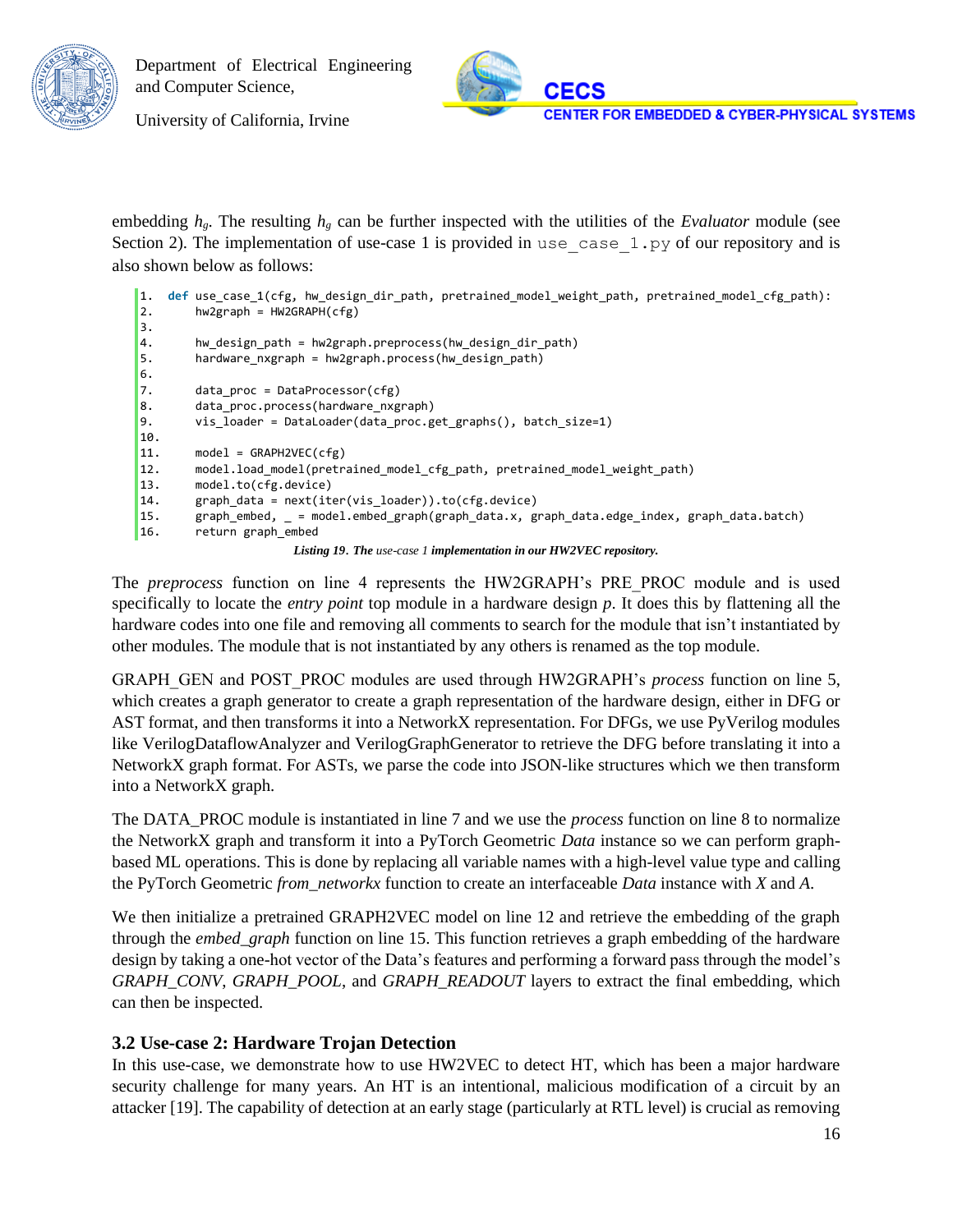

University of California, Irvine

HTs at later stages could be very expensive. The majority of existing solutions rely on a golden HT-free reference or cannot generalize detection to previously unseen HTs. [10] proposes a GNN-based approach to model the circuit's behavior and identify the presence of HTs. In practice, we provide an implementation in use case 2.py in our repository.

```
1. if not cfg.data_pkl_path.exists():
2. ''' converting graph using hw2graph '''
3. nx\_graphs = []4. hw2graph = HW2GRAPH(cfg)
5. for hw_project_path in hw2graph.find_hw_project_folders():
6. hw_graph = hw2graph.code2graph(hw_project_path)
7. nx_graphs.append(hw_graph)
8. 
9. data_proc = DataProcessor(cfg)
10. for hw_graph in nx_graphs:
11. data_proc.process(hw_graph)
12. data_proc.cache_graph_data(cfg.data_pkl_path)
13. 
14. else:
15. ''' reading graph data from cache '''
16. data_proc = DataProcessor(cfg)
17. data_proc.read_graph_data_from_cache(cfg.data_pkl_path)
                           Listing 20. Initial data processing in use-case 2
```
The code snippet above represents the data preparation and shows how we use HW2GRAPH to convert each hardware design *p* into a graph *g*. This code follows the same procedure as described in **use-case 1**, where each hardware design is transformed into a NetworkX graph representation in line 6 and then normalized and transformed into Data instances in line 11. If processed *Data* is already available, then it can be loaded immediately with line 17.

```
1. TROJAN = 1
2. NON_TROJAN = 03.
4. all_graphs = data_proc.get_graphs()
5. for data in all_graphs:
6. if "TjFree" == data.hw_type:
7. data.label = NON_TROJAN
8. else:
9. data.label = TROJAN
10.
11. train_graphs, test_graphs = data_proc.split_dataset(ratio=cfg.ratio, seed=cfg.seed, 
    dataset=all_graphs)
12. train_loader = DataLoader(train_graphs, shuffle=True, batch_size=cfg.batch_size)
13. valid_loader = DataLoader(test_graphs, shuffle=True, batch_size=1)
                       Listing 21. Data labelling and dataset splitting in use-case 2
```
Then, in the dataset preparation shown above, we associate each *Data* instance with a label corresponding to whether a Trojan exists in the data in lines 4-9. Afterward, we split the entire dataset into two subsets for training and testing depending on user-defined parameters such as *ratio* and *seed*. These splits are transformed into *DataLoader* instances so that PyTorch Geometric utilities can be leveraged.

```
1. model = GRAPH2VEC(cfg)2. if cfg.model_path != "":
```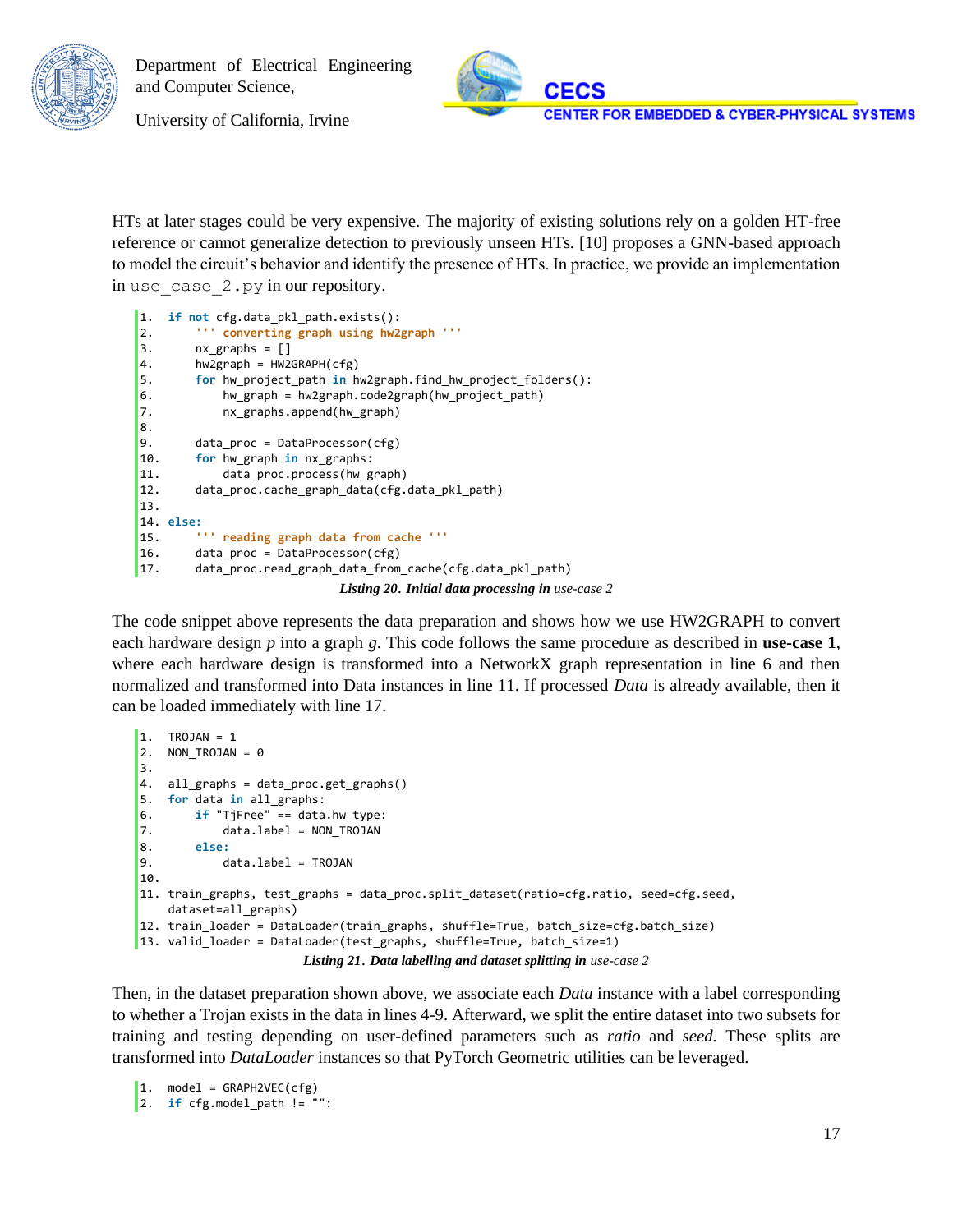



University of California, Irvine

```
3. model_path = Path(cfg.model_path)
4. if model_path.exists():
5. model.load_model(str(model_path/"model.cfg"), str(model_path/"model.pth"))
6. else:
7. convs = \lceil8. GRAPH_CONV("gcn", data_proc.num_node_labels, cfg.hidden),
9. GRAPH_CONV("gcn", cfg.hidden, cfg.hidden)
10. ]
11. model.set_graph_conv(convs)
12.
13. pool = GRAPH_POOL("sagpool", cfg.hidden, cfg.poolratio)
14. model.set_graph_pool(pool)
15.
16. readout = GRAPH_READOUT("max")
17. model.set_graph_readout(readout)
18.
19. output = nn.Linear(cfg.hidden, cfg.embed_dim)
20. model.set_output_layer(output)
                           Listing 22. Model configuration in use-case 2
```
We then initialize the model and configure it as shown above. The user has the option to load a pre-trained model by altering the *model\_path* argument in the command line, or they can define their own model's design and hyperparameters by directly modifying the code from lines 7-19. Users have the freedom to change out convolutional layers, pooling types, and readout types, among other hyperparameters such as hidden dimensions and pooling ratio.

```
1. ''' training '''
2. model.to(cfg.device)
3. trainer = GraphTrainer(cfg, class_weights=data_proc.get_class_weights(train_graphs))
4. trainer.build(model)
5. trainer.train(train_loader, valid_loader)
6.
7. ''' evaluating and inspecting '''
8. trainer.evaluate(cfg.epochs, train_loader, valid_loader)
9. vis_loader = DataLoader(all_graphs, shuffle=False, batch_size=1)
10. trainer.visualize_embeddings(vis_loader, "./")
                         Listing 23. Training and Evaluation pipeline in use-case 2
```
**Use-case 2** then ends with the training and evaluating pipelines as shown in the code snippet above. We start training the model using the *GraphTrainer* class. Calling the *build* function in line 4 will assign the model to the trainer and create an Adam optimizer. Then, calling the *train* function in line 5 will train the graph embeddings with a cross-entropy loss function for the Adam optimizer while also performing minitests. Once the *GraphTrainer* has finished training, we can then call the *evaluate* function in line 8 and perform a final test to observe the performance of the model for TJ detection. To end, we call the *visualize\_embeddings* function in line 10 to get the final graph embedding representation and metadata so that we can project these embeddings in Euclidean space and visualize what the model has learned.

### <span id="page-18-0"></span>**3.3 Use-case 3: Hardware IP Piracy Detection**

This use-case demonstrates how to leverage HW2VEC to confront another major hardware security challenge – determining whether one of the two hardware designs is stolen from the other or not. The IC supply chain has been so globalized that it exposes the IP providers to theft and illegal IP redistribution.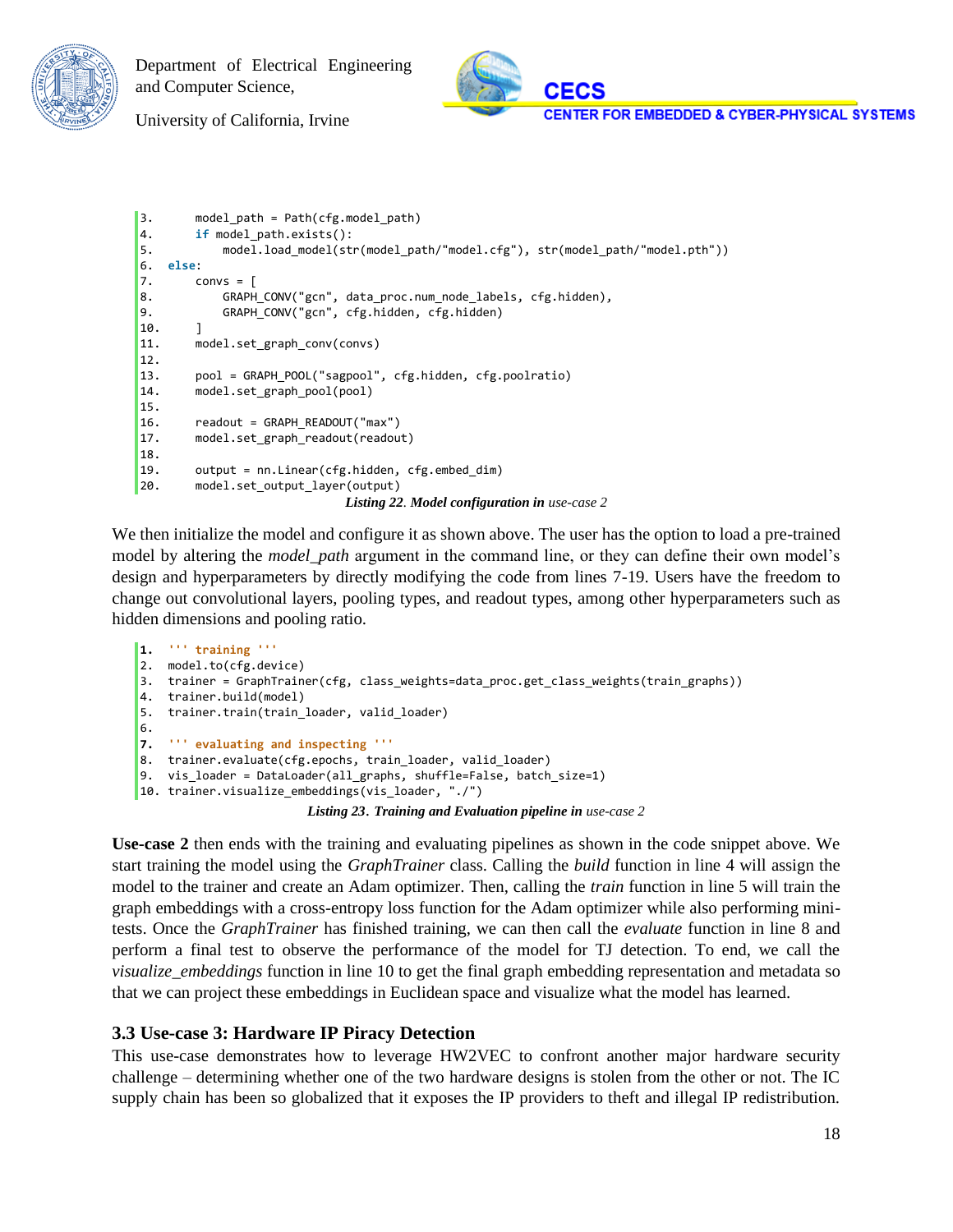

University of California, Irvine

One state-of-the-art countermeasure embeds the signatures of IP owners on hardware designs (i.e., watermarking or fingerprinting), but it causes additional hardware overhead during manufacturing. Therefore, [9] addresses IP piracy by assessing the similarities between hardware designs with a GNNbased approach. Their approach models the behavior of a hardware design (in RTL or GLN) in graph representations. In practice, we provide the implementation in use\_case\_3.py in our repository.

The data preparation and model configuration aspects of **use-case 3** are the same as described for **use-case 2**. As such, this subsection will only cover the dataset preparation, training, and evaluation aspects of **usecase 3.**

```
1 SIMILAR = 1
2 DISSIMILAR = -1
3
4 data_proc.generate_pairs()
5 all_pairs = data_proc.get_pairs()
6 for pair_idx, pair in enumerate(all_pairs):
7 graph_a, graph_b = pair
8 if graph_a.hw_type == graph_b.hw_type:
9 all_pairs[pair_idx] += (SIMILAR,)
10 else:
11 all_pairs[pair_idx] += (DISSIMILAR,)
12
13 train_pairs, test_pairs = data_proc.split_dataset(cfg.ratio, cfg.seed, all_pairs)
14 train_loader = DataLoader(train_pairs, shuffle=True, batch_size=cfg.batch_size)
15 test_loader = DataLoader(test_pairs, shuffle=True, batch_size=cfg.batch_size)
                          Listing 24. Data labelling and dataset splitting in use-case 3
```
In the dataset preparation for **use-case 3** shown above, we first create pairs of *Data* in line 4 using Python's built-in *combinations* function. Each pair instance is then associated with a label corresponding to whether the two Data instances in a pair are similar or not. Afterward, we split the entire dataset into two subsets for training and testing similar to how the dataset is split in **use-case 2.**

```
1 ''' training '''
2 model.to(cfg.device)
3 trainer = PairwiseGraphTrainer(cfg)
4 trainer.build(model)
5 trainer.train(train_loader, test_loader)
6
7 ''' evaluating and inspecting '''
8 trainer.evaluate(cfg.epochs, train_loader, test_loader)
9 vis_loader = DataLoader(data_proc.get_graphs(), shuffle=False, batch_size=1)
10 trainer.visualize_embeddings(vis_loader, "./")
                           Listing 25. Training and Evaluation pipeline for use-case 3
```
**Use-case 3** then ends with the training and evaluating pipelines as shown in the code snippet above. We start training the model using the *PairwiseGraphTrainer* class. The difference between this trainer and *GraphTrainer*in **use-case 2** is that *PairwiseGraphTrainer* utilizes a cosine similarity and cosine embedding loss instead of cross-entropy loss, and is trained in a pairwise manner. The training is otherwise the same as is described in **use-case 2.** Similarly, the evaluation pipeline follows the same procedures as described in **use-case 2.**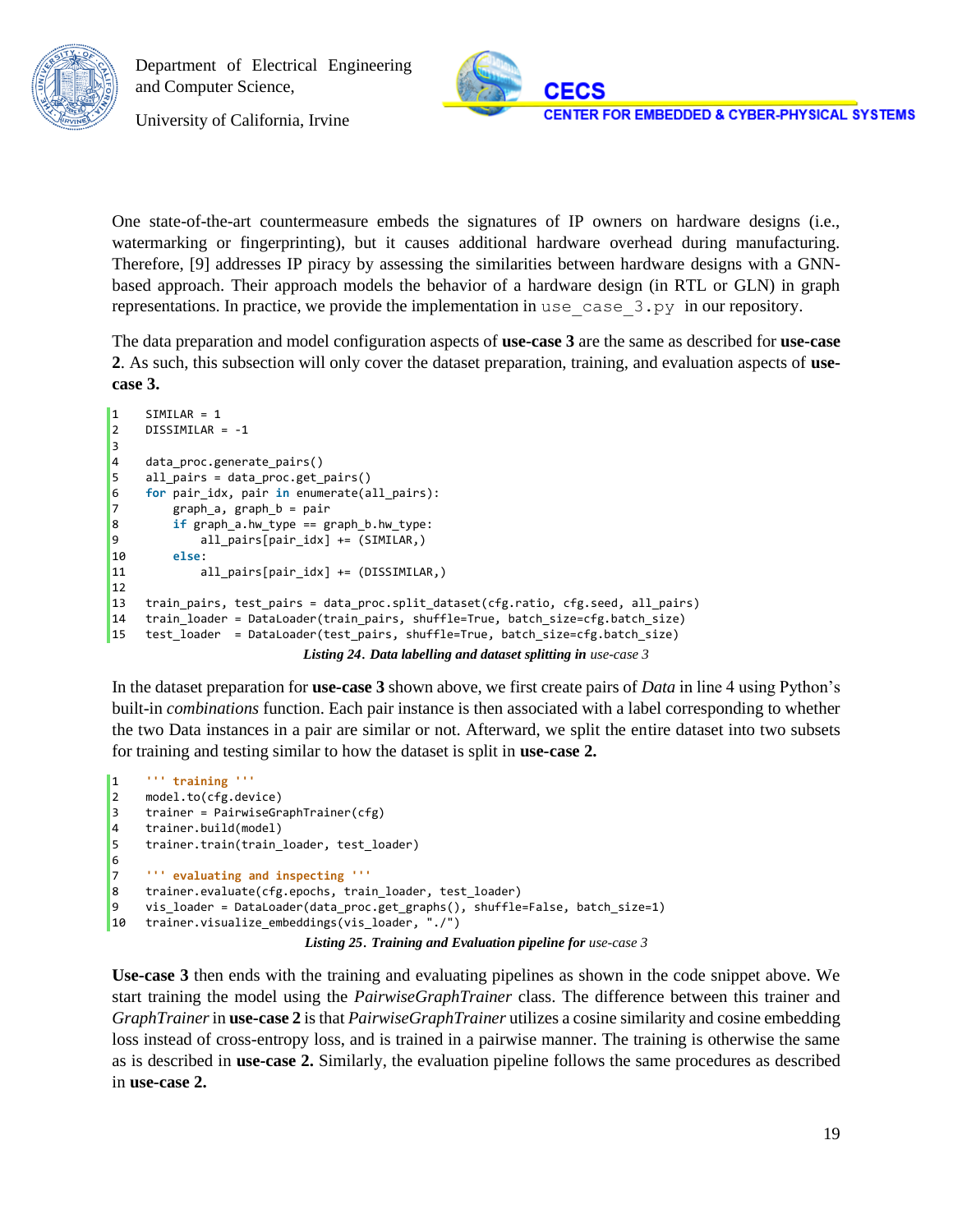University of California, Irvine



### <span id="page-20-0"></span>**4. Experimental Results**

In this section, we show our results of the various experiments using the use-case implementations described in section 3. We evaluated the results using an RTL dataset for HT detection (TJ-RTL) and both RTL and GLN datasets (IP-RTL and IP-GLN) for IP piracy detection. Sections 4.1 and 4.2 give more information about the datasets. Sections 4.3 and 4.4 go in depth about HT detection and IP piracy detection.

#### <span id="page-20-1"></span>**4.1 HW2VEC Evaluation: The TJ-RTL Dataset**

We construct the TJ-RTL dataset by gathering the hardware designs with or without HT from the Trust-Hub.org benchmark [20]. From Trust-Hub, we collect three base circuits, AES, PIC, and RS232, and insert 34 varied types of HTs into them. We also include these HTs as standalone instances to the TJ-RTL dataset. Furthermore, we insert these standalone HTs into two other circuits (DES and RC5) and include the resulting circuits to expand the TJ-RTL dataset. Among the five base circuits, AES, DES, and RC5 are cryptographic cores that encrypt the input plaintext into the ciphertext based on a secret key. For these circuits, the inserted HTs can leak sensitive information (i.e., secret key) via side-channels such as power and RF radiation or degrade the performance of their host circuits by increasing the power consumption and draining the power supply. RS232 is an implementation of the UART communication channel, while the HT attacks on RS232 can affect the functionality of either transmitter or receiver or can interrupt/disable the communication between them. The PIC16F84 is a well-known Power Integrated Circuit (PIC) microcontroller, and the HTs for PIC fiddle with its functionality and manipulate the program counter register. Lastly, we create the graph datasets, DFG-TJ-RTL and AST-TJ-RTL, in which each graph instance is annotated with a TROJAN or NON\_TROJAN label.

### <span id="page-20-2"></span>**4.2 HW2VEC Evaluation: The IP-RTL and IP-GNL Datasets**

To construct the datasets for evaluating piracy detection, we gather RTL and GLN of hardware designs in Verilog format. The RTL dataset includes common hardware designs such as single-cycle and pipeline implementation of MIPS processor which are derived from available open-source hardware design in the internet or designed by a group of in-house designers who are given the same specification to design a hardware in Verilog. The GLN dataset includes ISCAS'85 benchmark [21] instances derived from TrustHub. Obfuscation complicates the circuit and confuses reverse engineering but does not change the behavior of the circuit. Our collection comprises 50 distinct circuit designs and several hardware instances for each circuit design that sums up 143 GLN and 390 RTL codes. We form a graph-pair dataset of 19,094 similar pairs and 66,631 different pairs, dedicate 20% of these 85,725 pairs for testing and the rest for training. This dataset comprises pairs of hardware designs, labelled as PIRACY (positive) or NO-PIRACY (negative).

### <span id="page-20-3"></span>**4.3 HW2VEC Evaluation: Hardware Trojan Detection**

In this section, we present the results of our evaluation of the implementation in use-case 2. For performance metrics, we counted the True Positive (TP), False Negative (FN) and False Positive (FP) for deriving Precision  $P = TP/(TP + FP)$  and Recall  $R = TP/(TP + FN)$ . R manifests the percentage of HT-infested samples that the model can identify. As the number of HT-free samples incorrectly classified as HT is also critical, we computed P, which indicates what percentage of the samples that model classifies as HT-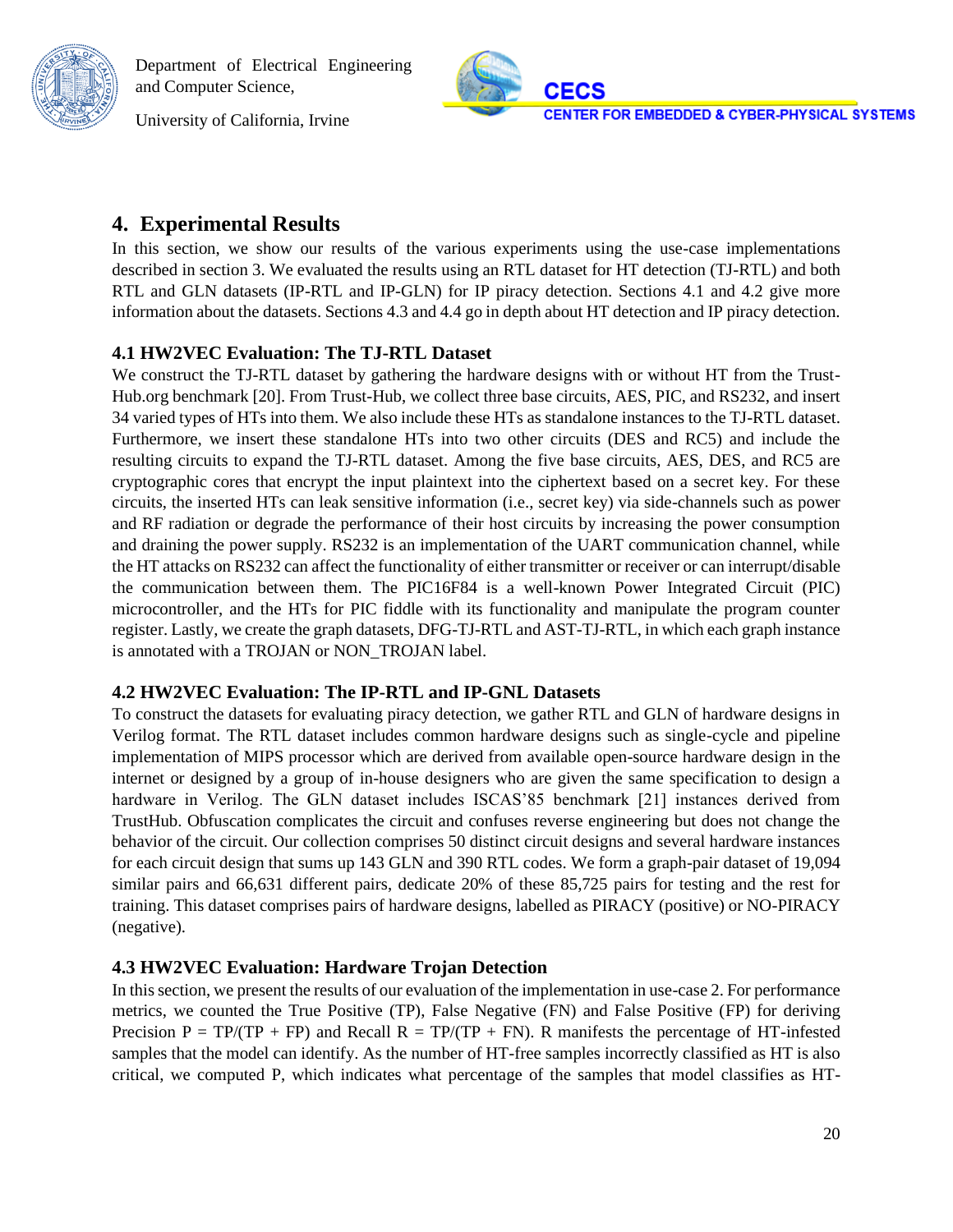

University of California, Irvine

infested actually contains HT. F1 score is the weighted average of precision and recall that better presents performance, calculated as  $F1 = 2 \times P \times R/(P + R)$ .

To demonstrate whether the learned model can generalize the knowledge to handle the unknown or unseen circuits, we performed a variant leave-one-out cross-validation to experiment. We performed a train-test split on the TJ-RTL dataset by leaving one base circuit benchmark in the testing set and using the remaining circuits to train the model. We repeated this process for each base circuit and averaged the metrics we acquired from evaluating each testing set. The result is presented in Table 1, indicating that HW2VEC can reproduce comparable results to [10] in terms of F1 score (0.926 versus 0.940) if we use DFG as the graph representation. The difference in performance can be due to the use of different datasets. When using AST as the graph representation for detecting HT, HW2VEC performs worse in terms of F1 score, indicating that DFG is a better graph representation because it captures the data flow information instead of simply the syntactic information of a hardware design code. All in all, these results demonstrate that our HW2VEC can be leveraged for studying HT detection at design phases.

| <b>Method</b> | Graph      | <b>Dataset</b> | <b>Precision</b> | Recall  |         |
|---------------|------------|----------------|------------------|---------|---------|
| <b>HW2VEC</b> | <b>DFG</b> | <b>RTL</b>     | 0.87334          | 0.98572 | 0.92596 |
| <b>HW2VEC</b> | AST        | <b>RTL</b>     | 0.90288          | 0.8     | 0.8453  |
| $[10]$        | <b>DFG</b> | <b>RTL</b>     | 0.923            | 0.966   | 0.940   |

*Table 1: The performance of HT detection using HW2VEC*

### <span id="page-21-0"></span>**4.4 HW2VEC Evaluation: Hardware IP Piracy Detection**

In this section, we discuss how we evaluated the power of HW2VEC in detecting IP piracy. We leveraged use-case 3, which examines the cosine-similarity score y<sup>^</sup> for each hardware design pair and produces the final prediction with the decision boundary. Using the IP-RTL dataset and the IP-GNL dataset, we generated graph-pair datasets by annotating the hardware designs that belong to the same hardware category as SIMILAR and the ones that belong to different categories as DISSIMILAR. We performed a train-test split on the dataset so that 80% of the pairs would be used to train the model. We computed the accuracy of detecting hardware IP piracy, which expresses the correctly predicted sample ratio and calculates the F1 score as the evaluating metrics. We refer to [9] for the selection of hyperparameters (stored in a YAML file).

The result is presented in Table 2, indicating that HW2VEC can reproduce comparable results to [9] in terms of piracy detection accuracy. When using DFG as the graph representation, HW2VEC underperforms [9] by 3% at RTL level and outperforms [9] by 4.2% at GLN level. Table 2 also shows a similar observation with Section 4.1 that using AST as the graph representation can lead to worse performance than using DFG. Figure 4 visualizes the graph embeddings that HW2VEC exports for every processed hardware design, allowing users to inspect the results manually. For example, by inspecting Figure 4, we may find a clear separation between mips\_single\_cycle and AES. Certainly, HW2VEC can perform better with more finetuning processes. However, the evaluation aims to demonstrate that HW2VEC can help practitioners study the problem of IP piracy at RTL and GLN levels.

| <b>Method</b><br>raph<br><b>ceuracy</b><br><b>Dataset</b><br>__ |  |
|-----------------------------------------------------------------|--|
|-----------------------------------------------------------------|--|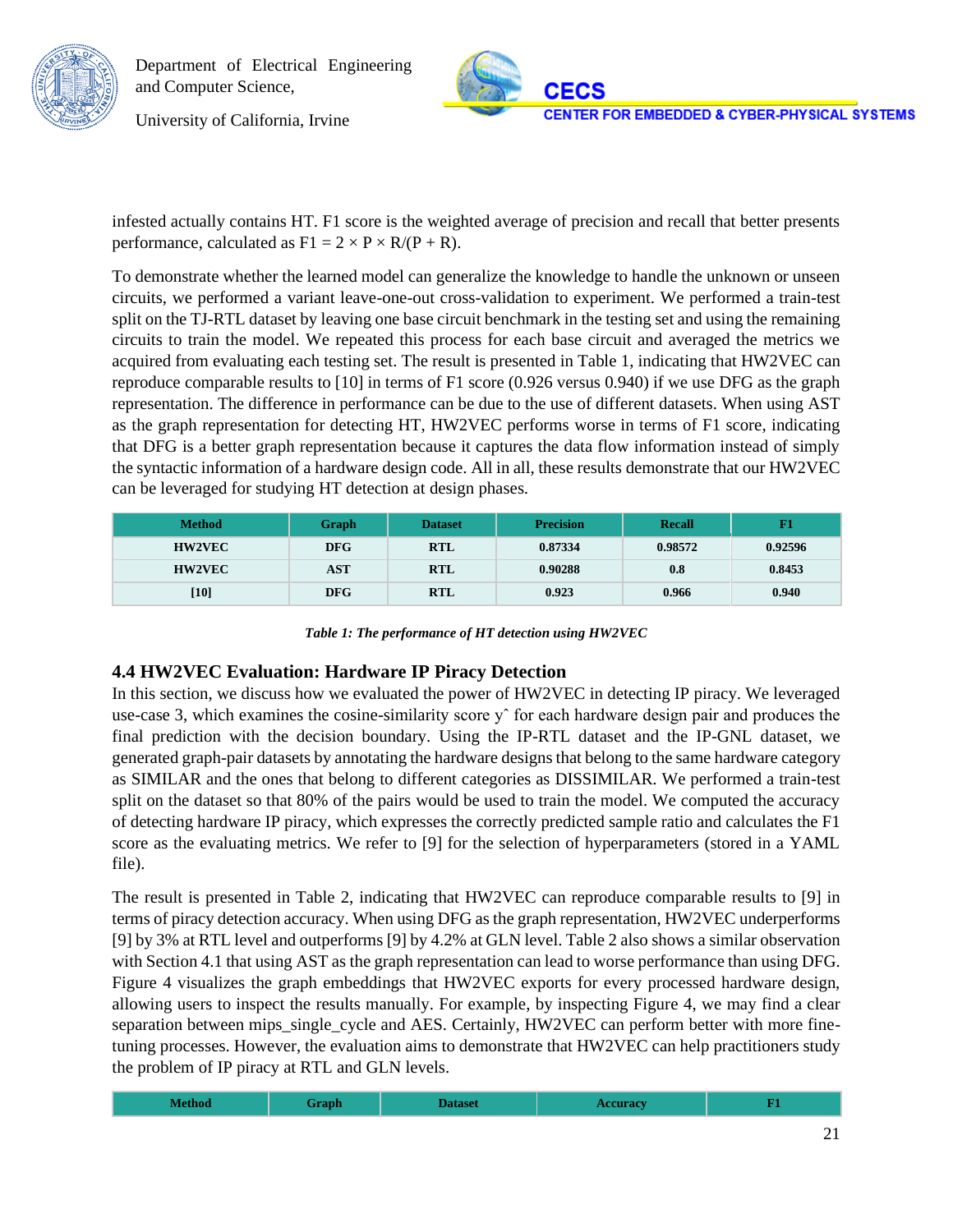



University of California, Irvine

| <b>HW2VEC</b> | <b>DFG</b> | <b>RTL</b> | 0.9438 | 0.9277 |
|---------------|------------|------------|--------|--------|
| <b>HW2VEC</b> | <b>DFG</b> | <b>GLN</b> | 0.9882 | 0.9652 |
| <b>HW2VEC</b> | <b>AST</b> | <b>RTL</b> | 0.9358 | 0.9183 |
| [9]           | <b>DFG</b> | <b>RTL</b> | 0.9721 |        |
| $[9]$         | <b>DFG</b> | <b>GLN</b> | 0.9461 |        |

*Table 2: The results of detecting IP piracy with HW2VEC*



*Figure 4*. *The embedding visualization with 3D t-SNE*

### <span id="page-22-0"></span>**5. Discussion & Conclusion**

As technology continues to advance and grow more complex, the risk of cyberattacks will rise. To contribute to the hardware security research community, we propose HW2VEC, a flexible graph learning tool that provides an automated pipeline that allows for the extraction of graph representations from hardware design in either RTL or GLN. Our evaluation indicates that HW2VEC can be used to counteract Hardware Trojans and IP Piracy. We expect HW2VEC to provide easy access to apply graph learning approaches to hardware security applications for both practitioners and researchers.

### <span id="page-22-1"></span>**6. References**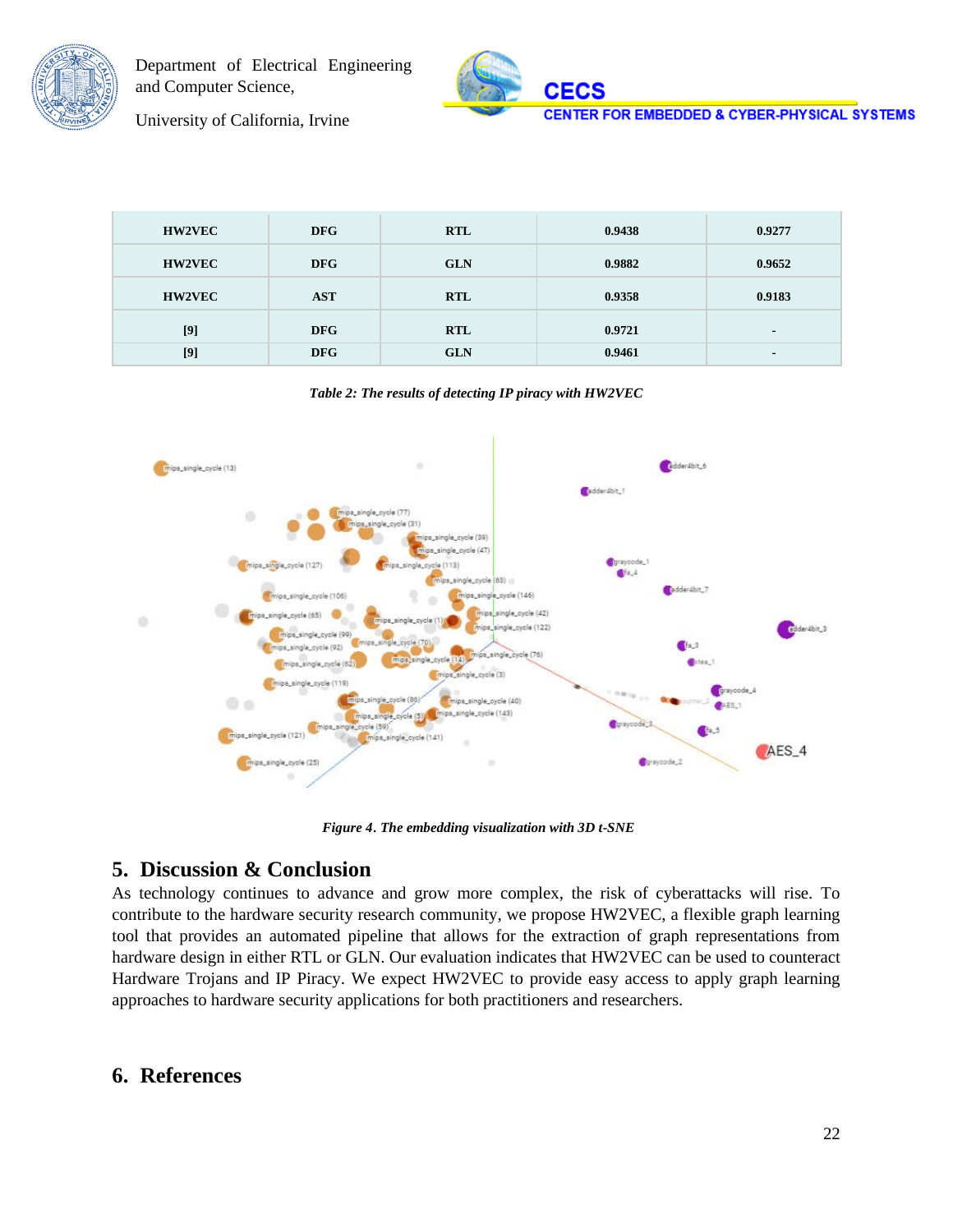

University of California, Irvine

[1] Shamsi, K., Li, M., Plaks, K., Fazzari, S., Pan, D. Z., & Jin, Y. (2019). IP Protection and Supply Chain Security through Logic Obfuscation: A Systematic Overview. *ACM Transactions on Design Automation of Electronic Systems, Volume 24, Issue 6*, 1-36.

[2] Krompacky, G. (2005, November 2). Integrated circuit development in globalization - a China experience. *Shorenstein APARC News*.

[3] Yeh, A. (2012, March 13). Trends in the global IC design service market. *DigiTimes*.

[4] Hu, W., Chang, C.-H., Sengupta, A., Bhunia, S., Kastner, R., & Li, H. (2020, December 29). An Overview of Hardware Security and Trust: Threats, Countermeasures, and Design Tools. *IEEE Transactions on Computer-Aided Design of Integrated Circuits and Systems*, 1010-1038.

[5] Faezi, S., Yasaei, R., Barua, A., & Al Faruque, M. A. (2021). Brain-Inspired Golden Chip Free Hardware Trojan Detection. *IEEE Transactions on Information Forensics and Security*, 2697-2708.

[6] Faezi, S., Yasaei, R., & Al Faruque, M. A. (2021). HTnet: Transfer Learning for Golden Chip-Free Hardware Trojan Detection. *Design, Automation, and Test in Europe Conference and Exhibition* (pp. 1484- 1489). Grenoble, France: IEEE.

[7] Han, T., Wang, Y., & Liu, P. (2019). Hardware Trojans Detection at Register Transfer Level Based on Machine Learning. *2019 IEEE International Symposium on Circuits and Systems (ISCAS)* (pp. 1-5). Sapporo, Japan: IEEE.

[8] Hasegawa, K., Shi, Y., & Togawa, N. (2018). Hardware Trojan Detection Utilizing Machine Learning Approaches. *2018 17th IEEE International Conference On Trust, Security And Privacy In Computing And Communications/ 12th IEEE International Conference On Big Data Science And Engineering (TrustCom/BigDataSE)* (pp. 1891-1896). New York, NY, USA: IEEE.

[9] Yasaei, R., Yu, S.-Y., Kasaeyan Naeini, E., & Al Faruque, M. A. (2021, July 19). *GNN4IP: Graph Neural Network for Hardware Intellectual Property Piracy Detection.* Retrieved from arXiv.

[10] Yasaei, R., Yu, S.-Y., & Al Faruque, M. A. (2021). GNN4TJ: Graph Neural Networks for Hardware Trojan Detection at Register Transfer Level. *2021 Design, Automation & Test in Europe Conference & Exhibition (DATE)* (pp. 1504-1509). Grenoble, France: IEEE.

[11] S.-Y. Yu, I.R. Yasaei, Q. Zhou, T. Nguyen, M. A. Al Faruque, "*HW2VEC: A Graph Learning Tool for Automating Hardware Security*", published at the IEEE International Symposium on Hardware Oriented Security and Trust (HOST'21), 2021

[12] *Data-Flow Graphs*. (n.d.). Retrieved from http://bears.ece.ucsb.edu/research-info/DP/dfg.html

[13] Kundel, D. (2020, November 6). ASTs - What are they and how to use them. *Twilio Blog*.

[14] Takamaeda-Yamazaki, S. (2015). Pyverilog: A Python-Based Hardware Design Processing Toolkit for Verilog HDL. *11th International Symposium on Applied Reconfigurable Computing (ARC 2015) (Poster)* (pp. 451-460). Bochum, Germany: Springer International Publishing.